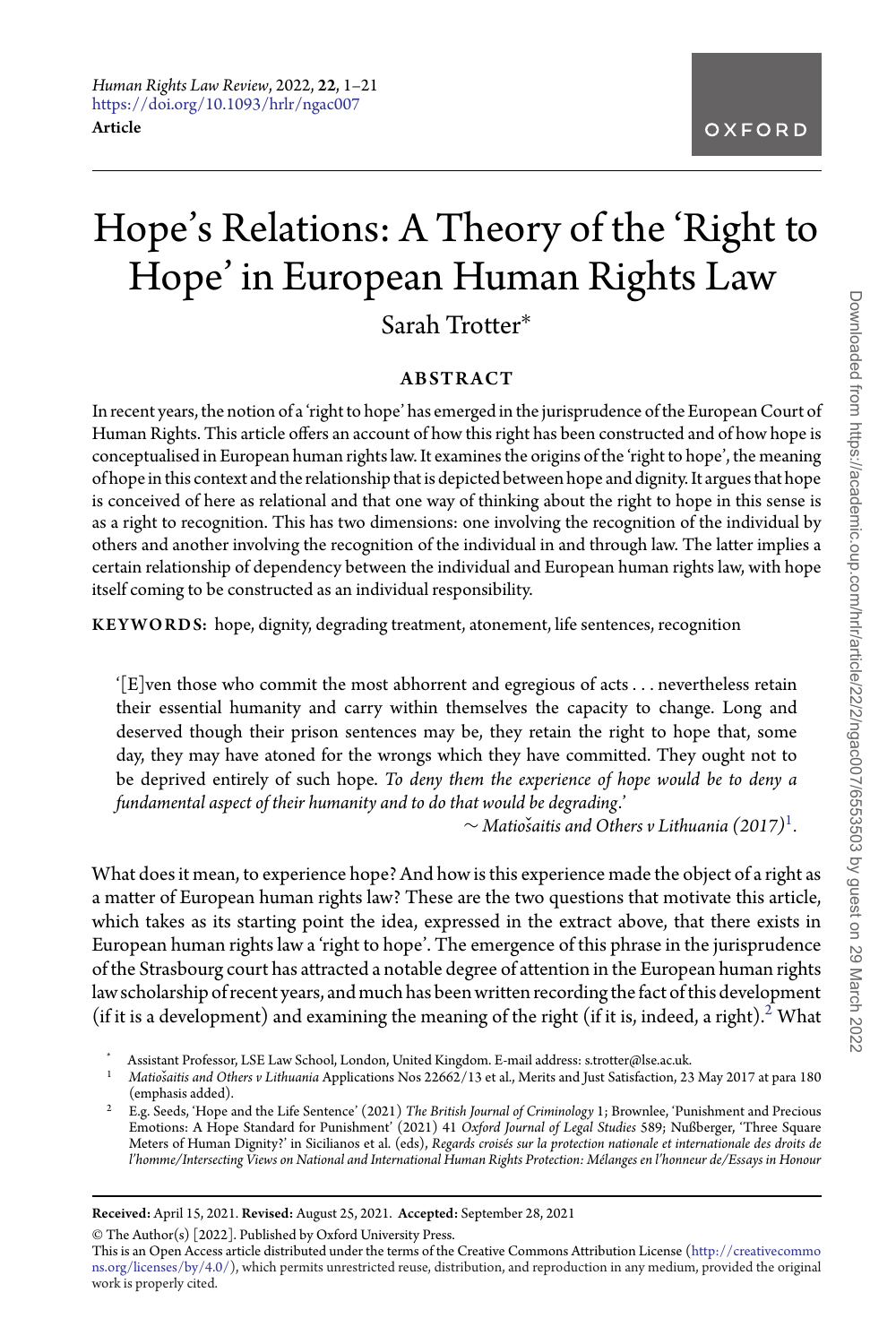I am particularly interested in in this article, however, is *how* this 'right to hope' has come to be—in how, in short, hope has been constructed as a right. This is a puzzle that is in many ways inseparable from that of the meaning of the right, it being a question that asks about the articulation of the right within the context of European human rights law, and therefore within the context of European human rights law's framework of meaning. In what follows, these aspects will accordingly be treated together, with the contribution of this article being that it offers an account of the construction of the 'right to hope' in European human rights law. And, since we cannot examine this subject without thinking about the experience of hope itself, the account offered here will also speak to two broader questions. The first concerns how European human rights law engages with and imagines human experience.<sup>[3](#page-1-0)</sup> The second concerns the meaning of hope: a question that will be primarily addressed with reference to meaning as it is constructed in European human rights law, but which cannot be seriously articulated or reflected upon at a more general level without acknowledging the urgency that accompanies questions of hope at any time, including our current times.

Those, then, are the questions and underpinning considerations of this article. But what of the 'right to hope' itself? If we look to the extract above in this respect, what we see is a conception of hope that is located squarely in relation to the individual—that casts it as something that is held at the level of the individual. As will be discussed in the pages that follow, this is consistent with European human rights law's form of law more broadly: a form of law that is claimed to be based on, and in existence for, 'the individual'.[4](#page-1-1) But there are also two specific features of the conception of hope articulated in the extract above that are worth drawing out for immediate reflection. The first is the connection that is drawn between hope and atonement. Hope is presented in relation to atonement. This implies not only a certain way of thinking about the self in European human rights law (a way perhaps revealed, to an extent, in the notion of 'the capacity to change') but also that hope is relational. For insofar as the notion of atonement connotes a form of relationship with another,<sup>5</sup> then the effect of its linking to hope here is that hope, too, emerges in European human rights law as involving a type of relation.

The second notable feature of the conception of hope in question is the idea that denying a person the experience of hope would involve denying them 'a fundamental aspect of their humanity', which would be degrading. Hope is here associated with dignity, and it is this link that has been the focus of the literature, which more broadly suggests that hope is now conceived of as being bound up in the notion of dignity in European human rights law.<sup>[6](#page-1-3)</sup>

In order to think through the question of the construction of the right to hope in this context, these broad ideas of hope's relations need to be explored more thoroughly, and that is what I am going to do in this article. In what follows, I set out a 'reconstructive theory'<sup>[7](#page-1-4)</sup> of hope in European human rights law: a theory involving a reconstruction of the practice of European human rights

- <span id="page-1-0"></span><sup>3</sup> See further Trotter, *On Coming to Terms: How European Human Rights Law Imagines the Human Condition* (PhD thesis, London School of Economics and Political Science, 2018; available at: [http://etheses.lse.ac.uk/3946/\)](http://etheses.lse.ac.uk/3946/) (forthcoming with Oxford University Press).
- <span id="page-1-1"></span><sup>4</sup> The Convention is described as having as its 'object and purpose *...* the protection of individual human beings' (*Soering v UK* Application No 14038/88, Merits and Just Satisfaction, 7 July 1989 at para 87) and as its 'very essence *...* respect for human dignity and human freedom' (*Pretty v UK* Application No 2346/02, Merits, 29 April 2002 at para 65).
- <sup>5</sup> See, e.g. Radzik, *Making Amends: Atonement in Morality, Law, and Politics* (2009).
- <span id="page-1-2"></span>See supra n 2.
- <span id="page-1-4"></span><span id="page-1-3"></span><sup>7</sup> Kai Möller distinguishes such a 'reconstructivetheory' from 'a "philosophical"theory *...* which is insensitiveto practice' and which 'will aim at providing the morally best account *...* while ignoring the question of the extent to which this account fits the practice'. A reconstructive theory, like a philosophical theory, 'aims at providing a theory which . . . is morally coherent,<br>but unlike it, need not be the morally best ("the one right") theory, where "morally best" i independently of practice'. See Möller, *The Global Model of Constitutional Rights* (2012) at 20.

*of Guido Raimondi* (2019) 669; Vannier, 'A Right to Hope? Life Imprisonment in France', in Van Zyl Smit and Appleton (eds), *Life Imprisonment and Human Rights* (2016) 189; Dzehtsiarou and Fontanelli, 'Family Visits and the Right to Hope: Vinter is Coming (Back)' (2015) 2 *European Human Rights Law Review* 163.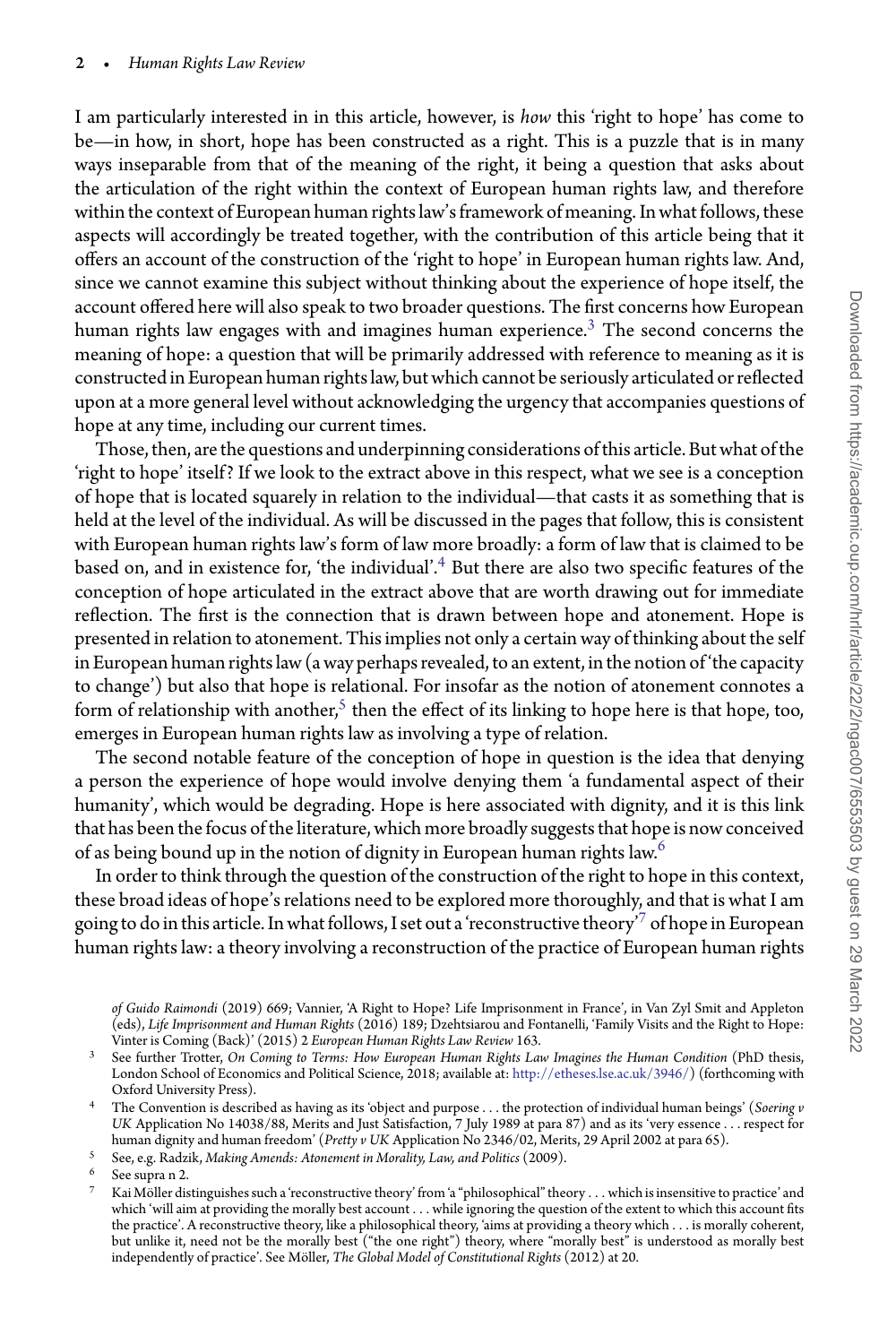law, and one that is organised around the way in which the right to hope is imagined in the case law. $8$  I make three arguments. The first is that hope in European human rights law is relational a property of the relation between the individual and the world. The second is that the notions of hope and dignity are inseparable in European human rights law. The third is that the right to hope in European human rights law is, fundamentally, a right to recognition: a right to be recognised in the terms of European human rights law. This extends to recognition among individuals but also involves the establishment of a distinctive relationship between the individual and law itself.

The article is structured accordingly. I begin by examining the articulation of the 'right to hope' in European human rights law (Section 1). I then examine what hope is and means in this context (Section 2) and the relationship that is depicted between hope and dignity (Section 3). Finally, I suggest a way of thinking about the right to hope in European human rights law as a right to recognition: a right that is grounded in hope's relations (Section 4).

## 1. THE 'RIGHT TO HOPE' IN EUROPEAN HUMAN RIGHTS LAW

The idea that there exists a 'right to hope' in European human rights law stems from the jurisprudence on sentencing, and, in particular, the case law pertaining to life sentences. The European Court of Human Rights ('the ECtHR') has made it clear in this context that 'the imposition of an irreducible life sentence on an adult may raise an issue under Article  $3$  [of the European Convention on Human Rights]' (the prohibition on torture and inhuman or degrading treatment or punishment), $9$  and that a fundamental question in this respect will be of 'whether a life prisoner can be said to have any prospect of release'.<sup>[10](#page-2-2)</sup> For the purposes of Article 3, a life sentence must be reducible *de jure* and *de facto*: it must carry the prospect of release and the possibility of review of the sentence, 'with a view to its commutation, remission, termination or the conditional release of the prisoner'.<sup>[11](#page-2-3)</sup>

The basis of this principle of reducibility was elaborated in *Vinter and Others v UK (2013),* which concerned the compatibility of the whole life orders given to the applicants (who were each serving sentences of life imprisonment for murder) with Article 3 of the European Convention on Human Rights ('the ECHR'). The Grand Chamber explained that there were four main reasons as to why there needed to be 'both a prospect of release and a possibility of review' for a life sentence to be compatible with Article 3.<sup>[12](#page-2-4)</sup> Firstly, it said, detention must always be underpinned by 'legitimate penological grounds' (including 'punishment, deterrence, public protection, and rehabilitation')—meaning that the life sentence must not only be justified by reference to one or more of these grounds at the time of its imposition, but that this justification must be subsequently reviewed.<sup>13</sup> Secondly, without any possibility of release or review of the life sentence, 'there is a risk that [the prisoner] can never atone for his offence', since 'whatever the prisoner does in prison, however exceptional his progress towards rehabilitation, his punishment remains fixed and unreviewable'.<sup>14</sup> Thirdly, the Court was influenced by German constitutional law and its position that irreducible life sentences are incompatible with human dignity.<sup>[15](#page-2-7)</sup> This consideration, it stated, was also to be applied in ECHR law, bearing in mind that 'the very essence of [the Convention system] . . . is respect for human dignity'.<sup>[16](#page-2-8)</sup> Fourthly, the Court observed that the context of contemporary European penal policy more generally was one

<span id="page-2-4"></span> $13$  Ibid. at para 110.

<span id="page-2-6"></span> $15$  Ibid. at para 113.

<sup>8</sup> This is how Kai Möller defines a 'reconstructive' approach: ibid. at 20.

<span id="page-2-0"></span><sup>9</sup> *Kafkaris v Cyprus* Application No 21906/04, Merits and Just Satisfaction, 12 February 2008 at para 97.

<span id="page-2-1"></span> $10$  Ibid. at para 98.

<span id="page-2-2"></span> $11$  Ibid. at para 98.<br> $12$  *Unter and Othe* 

<span id="page-2-3"></span><sup>12</sup> *Vinter and Others v UK* Applications Nos 66069/09 et al., Merits and Just Satisfaction, 9 July 2013 at para 110.

<span id="page-2-5"></span> $14$  Ibid. at para 112.

<span id="page-2-8"></span><span id="page-2-7"></span><sup>16</sup> Ibid. at para 113.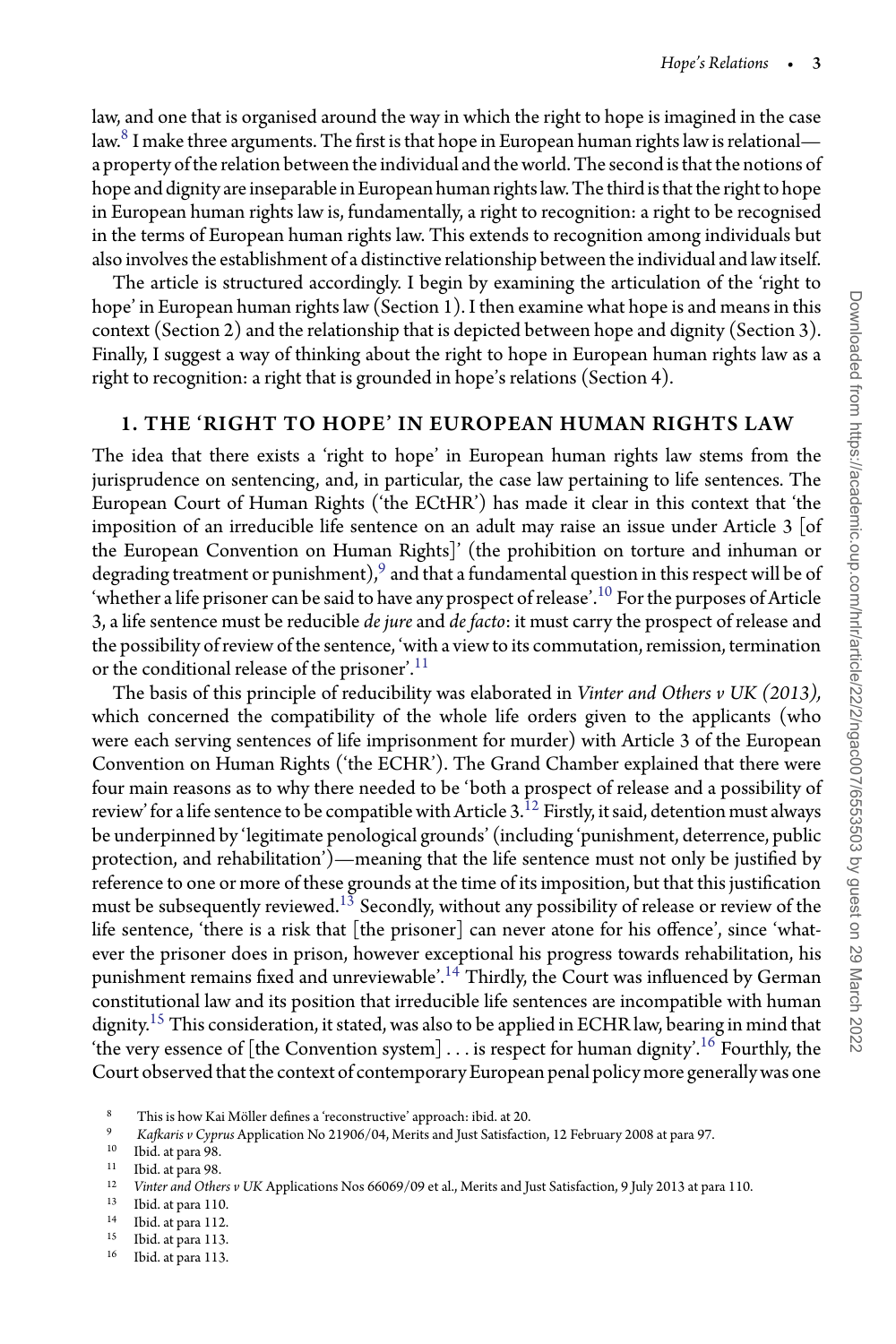of an emphasis on rehabilitation (which was incompatible with the very notion of an irreducible life sentence). $17$ 

For these reasons, the Court said, life sentences must be reducible. They must involve a review that takes into account any changes in the life of the prisoner and the progress of that prisoner towards rehabilitation and that checks, in the light of this, whether continued detention remains justifiable.<sup>[18](#page-3-1)</sup> Moreover, there is to be no uncertainty in the mind of the prisoner as to any of this: the prisoner 'is entitled to know, at the outset of his sentence, what he must do to be considered for release and under what conditions, including when a review of his sentence will take place or may be sought'.<sup>[19](#page-3-2)</sup>

In the case in question, the life sentences could not be regarded as reducible in this sense, and there had, accordingly, been a violation of Article 3. Yet whilst the Court emphasised that this finding did not give the applicants 'the prospect of imminent release',<sup>[20](#page-3-3)</sup> what it did, according to Judge Power-Forde in her Concurring Opinion, was secure the place of 'the right to hope' in Article  $3<sup>21</sup>$  $3<sup>21</sup>$  $3<sup>21</sup>$  She continued:

The judgment recognises, implicitly, that hope is an important and constitutive aspect of the human person. Those who commit the most abhorrent and egregious of acts and who inflict untold suffering upon others, nevertheless retain their fundamental humanity and carry within themselves the capacity to change. Long and deserved though their prison sentences may be, they retain the right to hope that, someday, they may have atoned for the wrongs which they have committed. They ought not to be deprived entirely of such hope. To deny them the experience of hope would be to deny a fundamental aspect of their humanity and, to do that, would be degrading.<sup>[22](#page-3-5)</sup>

With these words, Judge Power-Forde drew out a point that was subtly present in the Court's remarks about atonement and human dignity, particularly as these were framed in terms of the overriding aim and process of rehabilitation, and, therefore, in terms of time. As to atonement, the Court had expressed the view that in the case of a 'fixed and unreviewable' life sentence a sentence that presented the possibility of the impossibility of atonement—'the punishment becomes greater with time: the longer the prisoner lives, the longer his sentence'.<sup>[23](#page-3-6)</sup> Its point about human dignity was meanwhile one about the effects of loss of chance: a point grounded in reference to the German Federal Constitutional Court's jurisprudence and its recognition that 'it would be incompatible with the provision on human dignity in the Basic Law for the State forcefully to deprive a person of his freedom without at least providing him with the chance to someday regain that freedom'.<sup>[24](#page-3-7)</sup> It was this notion of the temporality of rehabilitation—and its implicit demands for a longer view, involving recognition of the possibility of change and the capacity to change—that Judge Power-Forde then forefronted and elaborated in her own analysis, where she recast it in terms of the prisoner's subjective experience of hope and then as a right to this. And that there really was a 'right to hope' being articulated here was confirmed a few years later, when, in another case concerning irreducible life sentences (*Matio*ˇ*saitis and Others v Lithuania (2017)*), the words of Judge Power-Forde's Concurring Opinion in *Vinter*

- <span id="page-3-1"></span><sup>19</sup> Ibid. at para 122.<br><sup>20</sup> Ibid. at para 131.
- <span id="page-3-2"></span> $^{20}$  Ibid. at para 131.
- <span id="page-3-3"></span><sup>21</sup> Ibid., Concurring Opinion of Judge Power-Forde.
- <span id="page-3-4"></span><sup>22</sup> Ibid., Concurring Opinion of Judge Power-Forde.
- <span id="page-3-5"></span> $\frac{23}{24}$  Ibid. at para 112.
- <span id="page-3-7"></span><span id="page-3-6"></span><sup>24</sup> Ibid. at para 113. ( Judgment of 21 June 1997, 45 BVerfGE 187.)

<sup>17</sup> Ibid. at para 115 et seq.

<span id="page-3-0"></span> $18$  Ibid. at para 119.<br> $19$  Ibid. at para 122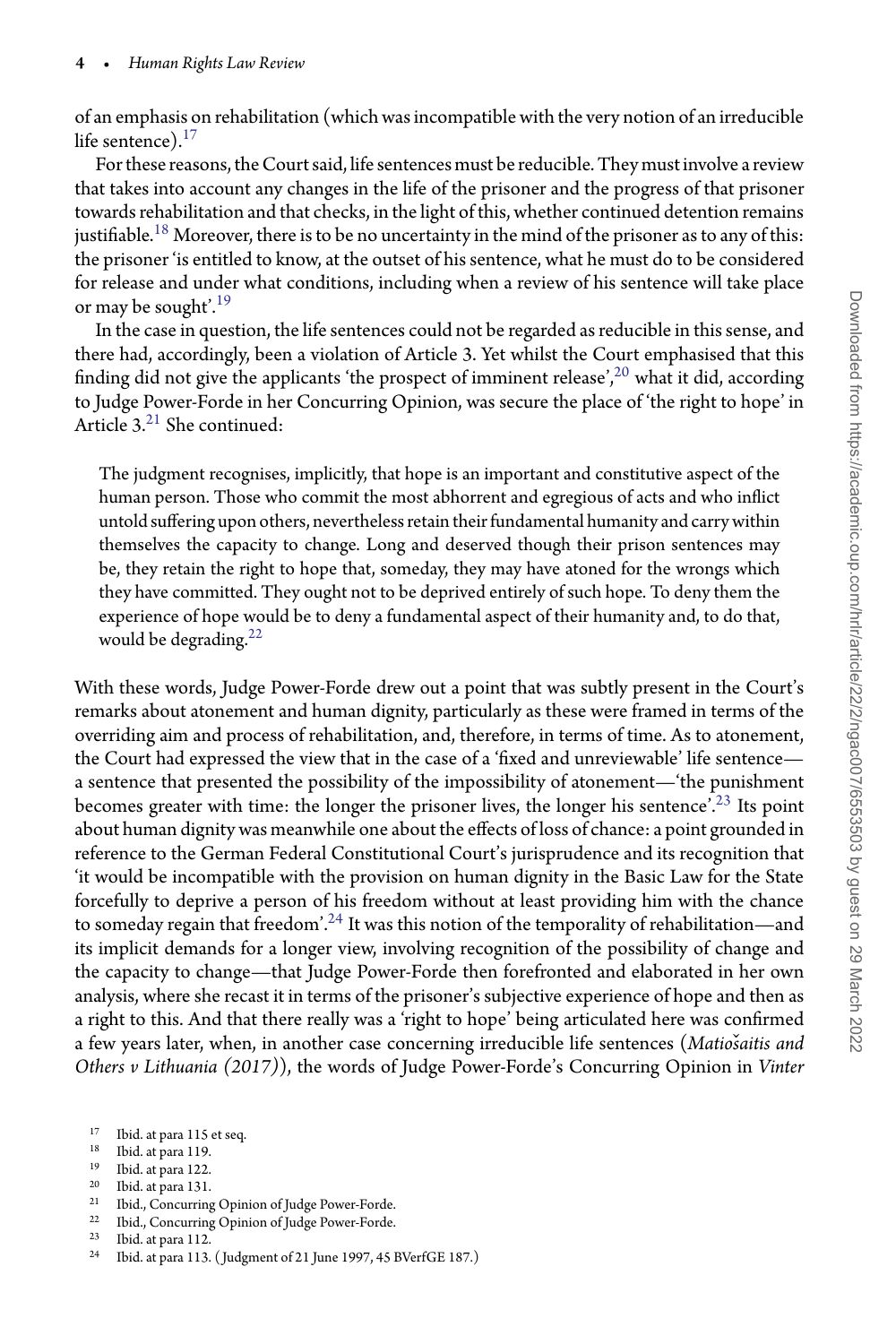*and Others* were carried across into the majority's judgment and articulated as a statement of European human rights law[.25](#page-4-0)

Thus, the idea of a 'right to hope' emerged in European human rights law, and since then, it has been both embedded in the case law of the ECtHR and drawn on more widely too.<sup>[26](#page-4-1)</sup> The question that this poses is of what hope is and means here. Before we turn to this, there are two points worth bearing in mind. Firstly, the question of hope and its meaning—a question articulated here in the context of the jurisprudence concerning (irreducible) life sentences— is distinct from questions of the rationale, legitimacy or justifiability of these sentences.<sup>[27](#page-4-2)</sup> It is also distinct from the question of the role that hope should play in lawful punishment practices: a subject that has been recently addressed in a fascinating article by Kimberley Brownlee.<sup>[28](#page-4-3)</sup> My focus in this article is not on such normative questions about sentencing and punishment but rather on the notion of hope that has been articulated in European human rights law with reference to these sentences.

Related to this is the second point: that the question of the meaning of hope in European human rights law will be addressed here primarily in the context of the jurisprudence concerning irreducible life sentences. This is not to say that the term 'hope' itself has not arisen in other areas of the case law too. It has, of course,<sup>29</sup> as in references to the effects of hope (or the waning or loss of hope) on an individual or case more broadly;<sup>[30](#page-4-5)</sup> in discussions of situations involving a lack of hope (of, for example, the improvement of prison conditions); $31$  in evaluations of the legitimacy,<sup>32</sup> reasonableness,<sup>[33](#page-4-8)</sup> realistic nature,<sup>[34](#page-4-9)</sup> naturalness<sup>[35](#page-4-10)</sup> or enforceability<sup>[36](#page-4-11)</sup> of a given hope; in analyses of the meaning of —and enabling conditions for—the capacity to hope;<sup>37</sup> and in more descriptive discussions of that which has been done—or not been done—on the basis of hope.<sup>[38](#page-4-13)</sup> But given that this is an article about the way in which the right to hope is imagined in European human rights law, the focus needs to be on the case law in which hope is constructed as such. The question of hope and its meaning needs, therefore, at least initially to be addressed in relation to the extract that sparked this article: an extract concerning the notion of an irreducible life sentence, and in which hope was articulated as a matter of right.

## 2. ''HOPE'' IN EUROPEAN HUMAN RIGHTS LAW

At the root of the objection to the very notion of an irreducible life sentence in European human rights law lies the fact that such a sentence involves no way out. The point made is that where the remainder of a life and the remainder of a sentence are synonymous, rehabilitation

- <span id="page-4-4"></span><sup>30</sup> E.g. *Siliadin v France* Application No 73316/01, Merits and Just Satisfaction, 26 July 2005 at paras 128–129.
- <span id="page-4-5"></span><sup>31</sup> E.g. *Gorbulya v Russia* Application No 31535/09, Merits and Just Satisfaction, 6 March 2014 at para 94.
- <span id="page-4-6"></span><sup>32</sup> E.g. *I.B. v Greece* Application No 552/10, Merits and Just Satisfaction, 3 October 2013 at para 76.
- <span id="page-4-7"></span><sup>33</sup> E.g. *Mosendz v Ukraine* Application No 52013/08, Merits and Just Satisfaction, 17 January 2013 at para 108.
- <span id="page-4-9"></span><span id="page-4-8"></span><sup>34</sup> E.g. *Varnava and Others v Turkey* Applications Nos 16064/90 et al., Merits and Just Satisfaction, 18 September 2009 at para 170.
- <sup>35</sup> E.g. *Muñoz Diaz v Spain* Application No 49151/07, Merits and Just Satisfaction, 8 December 2009 at para 63.
- <span id="page-4-10"></span><sup>36</sup> This arises in particular with respect to property rights; e.g. *Gaischeg v Slovakia* Application No 32958/02, Merits and Just Satisfaction, 30 November 2006 at para 30.
- <span id="page-4-11"></span><sup>37</sup> E.g. *D v UK* Application No 30240/96, Merits and Just Satisfaction, 2 May 1997 at para 52.
- <span id="page-4-13"></span><span id="page-4-12"></span><sup>38</sup> E.g. *A.P., Garçon and Nicot v France* Applications Nos 79885/12 et al., Merits and Just Satisfaction, 6 April 2017 at para 126.

<sup>&</sup>lt;sup>25</sup> Matiošaitis and Others v Lithuania Applications Nos 22662/13 et al., Merits and Just Satisfaction, 23 May 2017 at para 180.<br><sup>26</sup> See, e.g. in the Constitutional Court of Zimbabwe: Makoni v Prisons Commissioner and Ano

<span id="page-4-1"></span><span id="page-4-0"></span>Application No CCZ 48/15) [2016] ZWCC 8 (13 July 2016); and in the Supreme Court of Namibia: *Zedikias Gaingob and 3 Others v the State*[2018] NASC 4.

<span id="page-4-2"></span><sup>27</sup> On which see, e.g. Van Zyl Smit and Appleton (eds), supra n 2; De Beco, 'Life sentences and Human Dignity' (2005) 9 *The International Journal of Human Rights* 411; Lippke, 'Irreducible Life Sentences and Human Dignity: Some Neglected and Difficult Issues' (2017) 17 *Human Rights Law Review* 383.

<sup>28</sup> Brownlee, supra n 2.

<span id="page-4-3"></span><sup>&</sup>lt;sup>29</sup> The examples here stem from a review of all the ECtHR's judgments featuring the word 'hope' (last reviewed 24 August 2021, with 625 English results).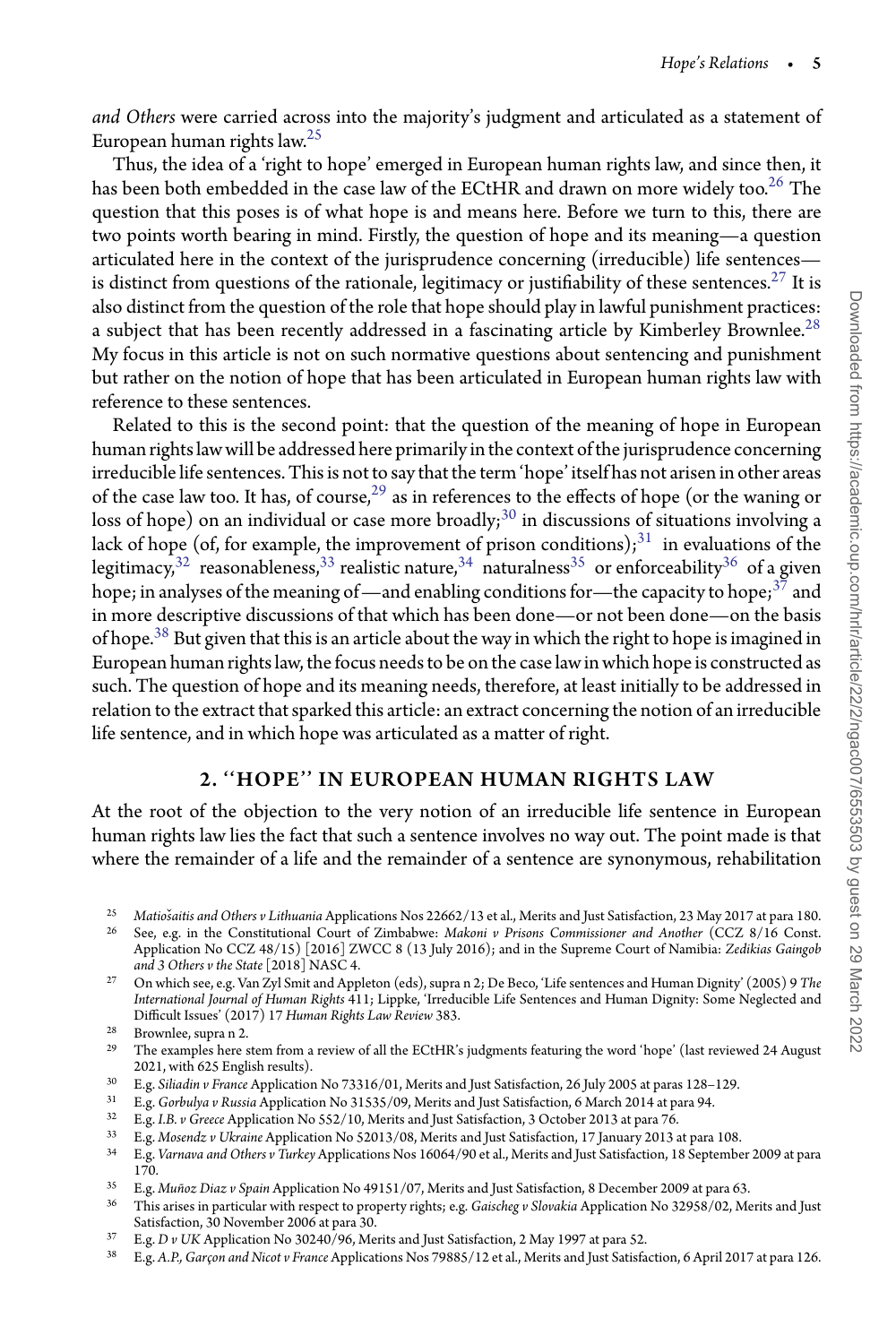is undermined. It is undermined because progress towards it on the part of the prisoner has no effect: 'whatever the prisoner does in prison, however exceptional his progress towards rehabilitation, his punishment remains fixed and unreviewable'.<sup>39</sup> And if the actions of the prisoner cannot and therefore do not represent anything in relation to the possibility of review or release in this way—if they cannot, in other words, carry meaning beyond their fact; if they cannot make a difference to the course of the prisoner's sentence (and, therefore, life)—'there is the risk that he can never atone for his offence'.<sup>[40](#page-5-1)</sup> The offender is treated, as Andrew Dyer puts it, as 'being beyond redemption'.<sup>[41](#page-5-2)</sup>

It is worth pausing here and highlighting the use of the language of atonement in this context—atonement being a concept that '[tends] to refer to an action to make up for some misdeed' or 'the reconciliation ("at-one-ment") of two people or parties in some kind of conflict or estrangement', $42$  but that of course also has theological connotations. Its deployment here is not insignificant: atonement is portrayed as being necessary, and this places the individual in a certain condition in which specific demands are made; indeed, and as we will later see, Ailbhe O'Loughlin has argued that it requires, in this specific context, the 'moral transformation' of the individual $143$  $143$ 

Implicit in the logic of the passages quoted above is the sense that without being able to atone, the prisoner is in a terminal condition: the notion of the risk of the inability to atone implies both the need to be able to do so and the world of possibility that lies beyond that. Atonement is here taken to be both embedded in and expressive of a broader idea of possibility in this way: its possibility is dependent on everything that underpins (and includes) the prospect of release and the possibility of a review of the sentence, but beyond that possibility itself—and, more specifically, the sense of possibility—becomes contingent on atonement.

This is where the connection to hope is made, and it is made at two levels. Firstly, a specific notion of hope—a notion of a hopeto atone—is expressed. Thus, as Judge Power-Forde initially put it in *Vinter and Others v UK* (and as the majority subsequently articulated it in *Matio*šaitis *and Others v Lithuania*), prisoners sentenced for life 'retain the right to hope that, someday, they may have atoned for the wrongs which they have committed'.<sup>[44](#page-5-5)</sup> Secondly, this specific hope is connected to a more general point about the experience of hope: '[t]hey [prisoners sentenced for life] ought not to be deprived entirely of such hope [that someday they may have atoned for their wrongs]. To deny them the experience of hope would be to deny a fundamental aspect of their humanity and, to do that, would be degrading'.<sup>[45](#page-5-6)</sup>

This is a revealing statement in what it tells us about the fundamentality of hope as it is conceived of in European human rights law, but there is first a question to consider of the relationship that is depicted here between hope and possibility. By 'possibility' I mean not only that which is possible (and, on some accounts, can therefore be hoped for  $46$ ), but also the idea of the sense of possibility alluded to earlier on in reference to the notion of atonement. For if, as was suggested above, atonement and possibility are intertwined in European human rights law, with possibility itself—and more specifically, the sense of possibility—being contingent

 $\frac{45}{46}$  Ibid.

<sup>39</sup> *Vinter and Others v UK* Applications Nos 66069/09 et al., Merits and Just Satisfaction, 9 July 2013 at para 112.

<span id="page-5-0"></span> $^{40}$  Ibid. at para 112.<br> $^{41}$  Dyor Treducibl

<span id="page-5-1"></span><sup>41</sup> Dyer, 'Irreducible Life Sentences: What Difference have the European Convention on Human Rights and the United Kingdom Human Rights Act Made?' (2016) 16 *Human Rights Law Review* 541 at 553.

<span id="page-5-2"></span><sup>42</sup> Stevenson, 'Atonement in Theology and Literature' (2015) 39 *Philosophy and Literature* 47 at 47.

<span id="page-5-3"></span><sup>43</sup> O'Loughlin, 'Risk Reduction and Redemption: An Interpretive Account of the Right to Rehabilitation in the Jurisprudence of the European Court of Human Rights' (2021) 41 *Oxford Journal of Legal Studies* 510 at 527–529.

<span id="page-5-5"></span><span id="page-5-4"></span><sup>44</sup> *Vinter and Others v UK* Applications Nos 66069/09 et al., Merits and Just Satisfaction, 9 July 2013, Concurring Opinion of Judge Power-Forde; *Matiosaitis and Others v Lithuania* Applications Nos 22662/13 et al., Merits and Just Satisfaction, 23 May 2017 at para 180.

<span id="page-5-7"></span><span id="page-5-6"></span><sup>46</sup> See, e.g. Van Hooft, *Hope* (2014) at 16–20.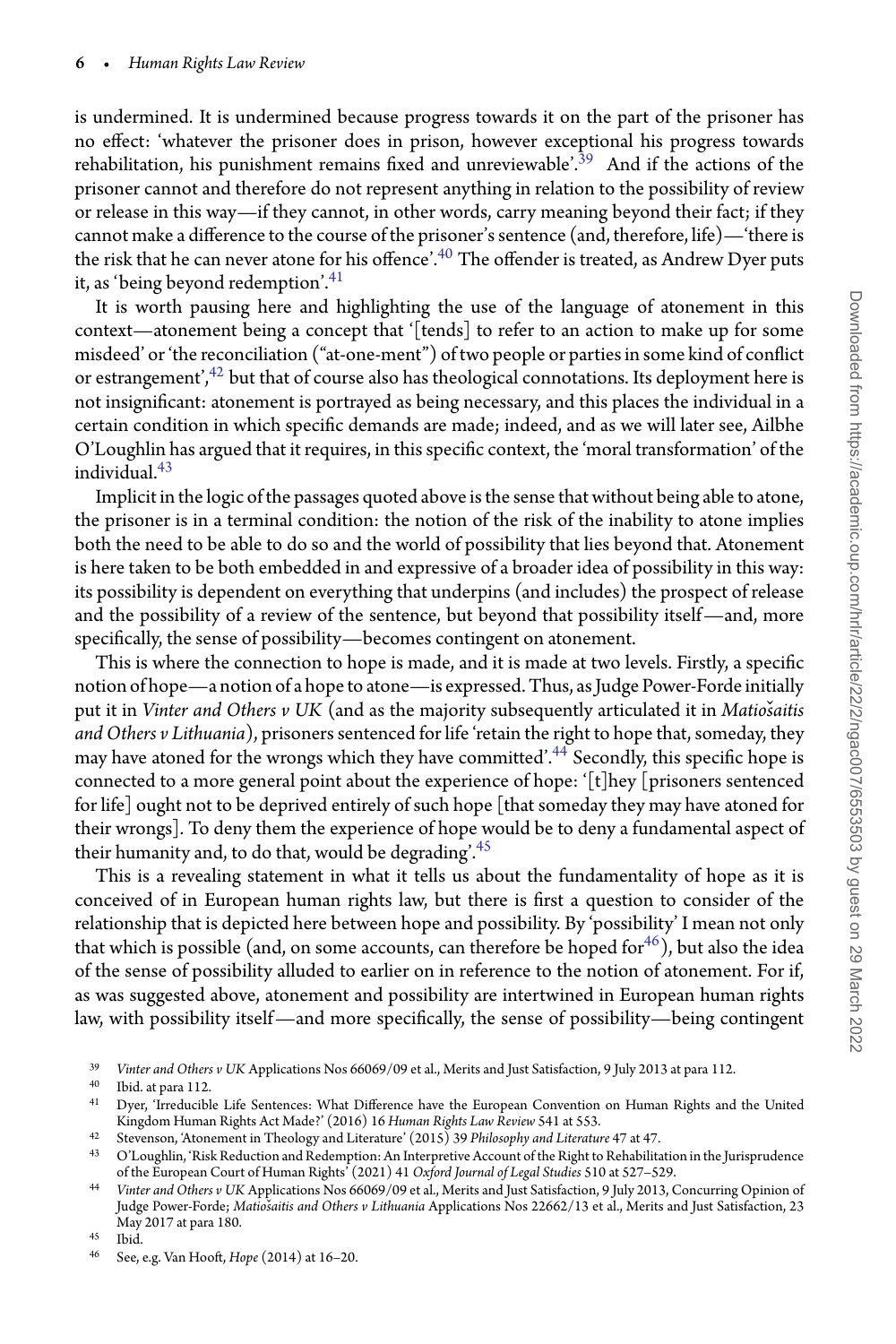on atonement, then hope also emerges as dependent on a sense of possibility. This is because a connection is made between hope and atonement, with the deprivation of the hope to atone being linked to a broader denial of the experience of hope itself. Put differently, an existence without the prospect of release or review of the sentence is cast as being one that is stripped of the experience of hope: an existence that is, in a way, concluded;  $47$  a state that is one of the production of hopelessness or despair.<sup>48</sup>

As Christopher Seeds has argued, this '[tethering of] hope to the opportunity to have one's release from prison officially considered'—a move that is represented in 'the claim that a whole life or life without parole sentence precludes hope'—sits at odds with the social science research that 'consistently finds that hope persists among lifers'[.49](#page-6-2) There is, in this sense, a gap between accounts of the lived experience of hope in this context and its legal construction as impossible and absent. This raises the question of how the experience of hope is itself conceptualised in European human rights law. The case law comes at this negatively, approaching the question as one of the denial of the experience of hope: a notion that is interesting from the perspective of the literature on hope and agency, which mostly emphasises the individual activity and attention involved in hoping (and the hoping involved in action<sup>50</sup>),<sup>[51](#page-6-4)</sup> and in so doing implies that to deny someone the experience of hope could only conceivably occur by reference to the point of the hope in question or the possibility of the experience of hope itself. This suggests two ways of thinking about the idea of 'the experience of hope'. On one interpretation, 'the experience of hope' would involve the experience of hoping for a specific object or state of affairs, in which case the denial ofthe experience of hope would involvethe denial ofthe experience of hoping forthat specific object or state (perhaps because of the elimination of the object or state or the viability of its attainment). The other interpretation—which would appearto be far more consistent with the more general way in which the notion of 'the experience of hope' is expressed in European human rights law—would be that 'the experience of hope' is the experience of the capacity to hope: a capacity dependent on a sense of possibility. In that case, the denial of the experience of hope would involve the denial of the sense of possibility required to exercise the capacity to hope.

Of course this latter interpretation raises a question as to the circumstances in which that sense of possibility would be denied (or indeed maintained), and it will later be suggested that what is in issue here in European human rights law is, fundamentally, a question of recognition, such that the denial of hope involves the denial of recognition. But that we are talking here at all of the denial of the sense of possibility required to exercise the capacity to hope is evident: turning back to the case of the irreducible life sentence, the point being made is that any possibility (indeed, the very notion of possibility) beyond the fact of the sentence is inconceivable. More specifically, if it is conceivable, its viability is dismissed in that same moment.

The idea that the capacity to hope is bound up in and contingent on a sense of possibility in this way suggests that hope in European human rights law is conceived of as a mode of being in and relating to the world: a form of orientation of the sort that we are perhaps familiar with

<span id="page-6-0"></span><sup>47</sup> In his ethnography of the category of hope in the context of life on remand in a Papua New Guinean prison, Adam Reed uses the phrase 'concluded subjects' to describe the way in which the convicts in his study knew of their fate, claimed to be 'shaped by the sentence handed down to them', and, fundamentally '[could not] find hope in their constitution as certain types of prisoners' (Reed, 'Hope on Remand' (2011) 17 *The Journal of the Royal Anthropological Institute* 527 at 530–531).

<span id="page-6-1"></span><sup>48</sup> This point about production comes from Graeber, 'Hope in Common' (2008), available at: [https://theanarchistlibrary.o](https://theanarchistlibrary.org/library/david-graeber-hope-in-common) [rg/library/david-graeber-hope-in-common](https://theanarchistlibrary.org/library/david-graeber-hope-in-common) [last accessed 10 June 2020] at 1: 'Hopelessness isn't natural. It needs to be produced.'

 $^{49}$  Seeds, supra n 2 at 3–4.

<span id="page-6-3"></span><span id="page-6-2"></span><sup>50</sup> E.g. McGeer, 'The Art of Good Hope' (2004) 592 *The ANNALS of the American Academy of Political and Social Science* 100; Garrard and Wrigley, 'Hope and Terminal Illness: False Hope versus Absolute Hope' (2009) 4 *Clinical Ethics* 38.

<span id="page-6-4"></span><sup>51</sup> E.g. Shade, *Habits of Hope: A Pragmatic Theory* (2001); Bovens, 'The Value of Hope' (1999) 59 *Philosophy and Phenomenological Research* 667.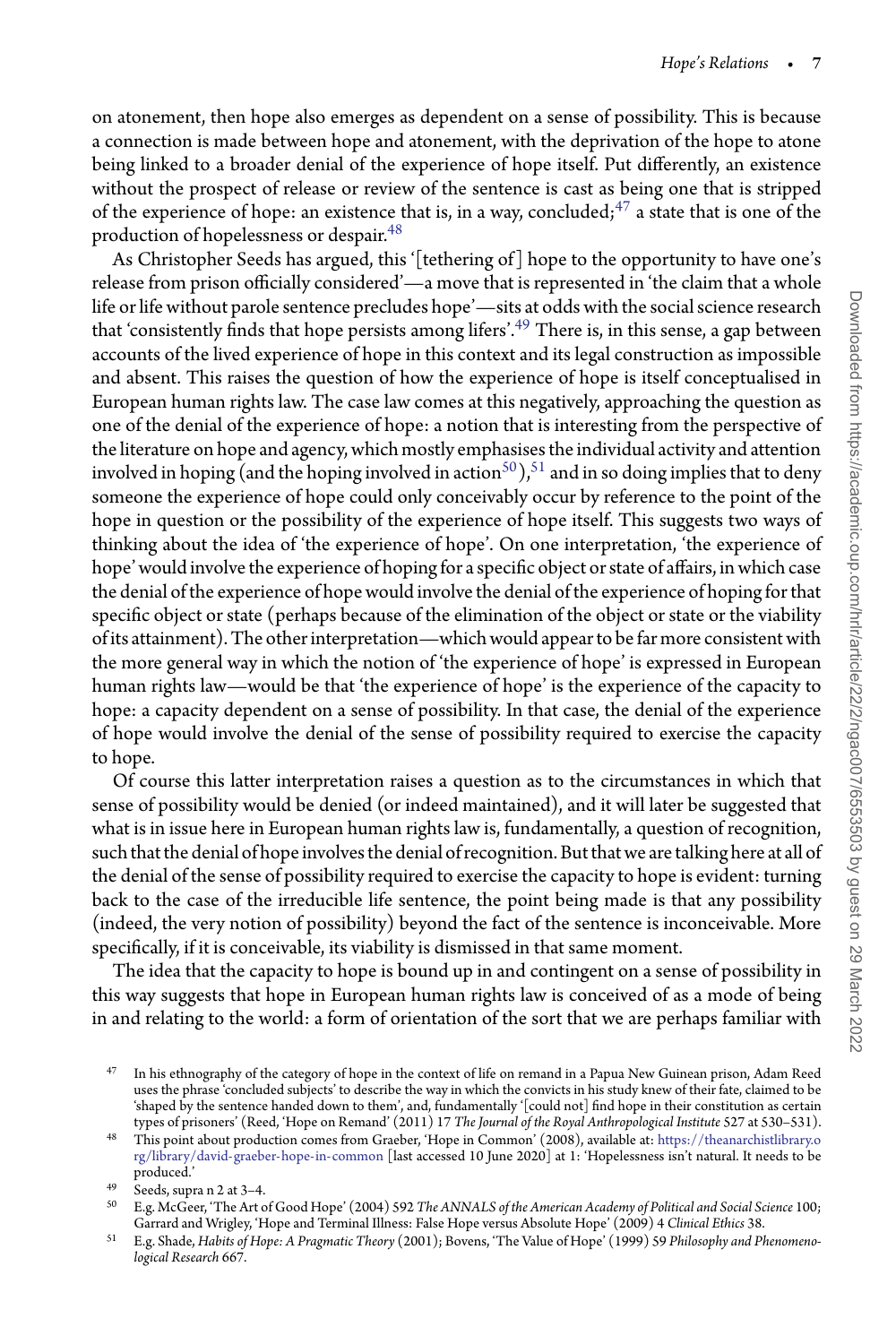from more general notions of living for the hope of something, being sustained by hope and working to maintain hope. The resulting conception of hope is structured by two qualities: a form of relationality, expressed in the way in which hope here is about a mode of relating to the world, and a form of fundamentality, expressed in the claim that hope is an integral aspect of our humanity. And that, in turn, reveals two things: one about the character of hope in European human rights law, and the other about its temporality.

#### A. The Character of Hope in European Human Rights Law

In many respects, hope is portrayed as being deeply subjective in European human rights law. The reference in the case law is to an individual right to hope, an individual experience of hope; the point is of the right to hope of those who have committed the acts in question—of their experience of hope. And as we have seen, this experience seems to be conceived of as being that of the experience of the capacity to hope: a capacity dependent on a sense of possibility.

The effects of this subjective quality of hope in European human rights law have not gone unquestioned in the literature. Most notably, Marion Vannier, writing of the right to hope in the context of life imprisonment in France, raises it in considering 'whether a "right to hope", as possibly emerging from the European human rights case law, is an apposite concept when attempting to measure the humanity and legitimacy of life sentences'.<sup>[52](#page-7-0)</sup> Hope, she emphasises, is 'a subjective human emotion', a feeling that can change; 'it is not a static experience'.<sup>[53](#page-7-1)</sup> This, she suggests, raises an issue of the reconcilability of a right to hope that is 'tied to or interpreted in terms of de jure and de facto procedural reducibility' with 'the humane and subjective nature of hope', the question being '[i]f hope were to be construed in terms of the reducibility of life sentences, would it not distract attention from more subjective, and at times, inhumane experiences of incarceration?'<sup>[54](#page-7-2)</sup> Or, to put it otherwise: could the right to hope in European human rights law eclipse the very experience of hope that it is seeking to protect?

This is an interesting question, but the first point to note about it is that whilst the articulation of the right to hope in European human rights law is tied to the matter of the reducibility of life sentences, reducibility and hope are not rendered synonymous. Rather, the denial of the prospect of release and the possibility of the review of a sentence is taken to be a denial of the sense of possibility on which the capacity to hope depends—a denial of the possibility of atonement and a denial of the sense of possibility that lies beyond that. Hope, as a mode of being in and relating to the world, is in other words conceived of as being affected by the impossibility of possibility in this way. It emerges as dependent on a sense of possibility: a position which is not quite reflected in the claim that it is 'construed in terms of the reducibility of life sentences'.<sup>[55](#page-7-3)</sup>

This point reveals another: that what we are thinking through here is European human rights law's conceptualisation of human experience, and the meaning that this conceptualisation holds. From this unfolds a way of rearticulating Vannier's question as one of the gap (if such there is) between human experience as it is conceived of in European human rights law and lived experience. The question that presents itself is could European human rights law's conceptualisation of experience eclipse experience itself? The answer to this must surely be yes. But to an extent, that is a risk that is inherent in any attempt to write experience into law and to construct an according right. Law inevitably—and perhaps necessarily—makes assumptions about human experience; the task is to identify and account for these, and to ascertain their meaning within and therefore beyond—law.

- <span id="page-7-1"></span> $^{54}$  Ibid. at 210.<br> $^{55}$  Ibid. at 210.
- <span id="page-7-3"></span><span id="page-7-2"></span><sup>55</sup> Ibid. at 210.

<sup>52</sup> Vannier, supra n 2 at 210.

<span id="page-7-0"></span> $\frac{53}{54}$  Ibid. at 210.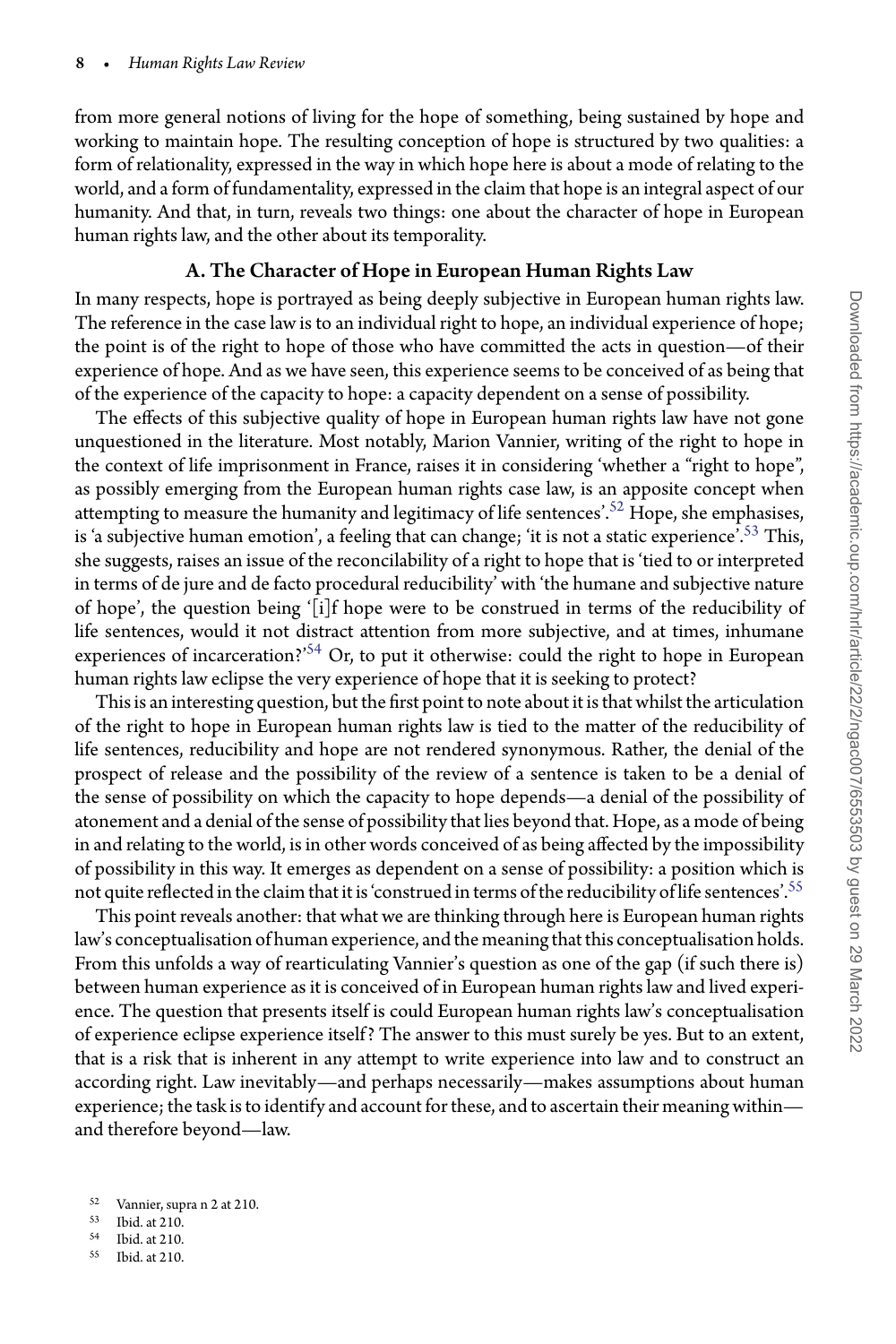So hope itself is conceived of in European human rights law as being subjective, but that it is conceived of at all is the point that I am making. What we must next consider is the extent of this subjectivity, knowing as we already do of hope's relationality (that it is a mode of being in and relating to the world). This relationality is explicitly evident in the context of the specific right to hope to atone, grounded as it is in the aim of rehabilitation, and others have taken up this point, with Kanstantsin Dzehtsiarou and Filippo Fontanelli assessing its implications for prisoners more broadly. They argue that 'the notion of the right to hope implies *all* prisoners' right to benefit from rehabilitation programmes, and in particular to enjoy long-term family visits'[.56](#page-8-0) Family visits are highlighted in their account due to 'their significance in maintaining the prisoners' social links and hope for re-socialisation'; $57$  in fact, Dzehtsiarou and Fontanelli further argue that 'the right to hope is not just of the inmate, but of anyone else who cares about him or her', with 'family members [being] the direct beneficiaries of long-visit programmes'.<sup>[58](#page-8-2)</sup>

This latter claim needs to be qualified. As we have already seen, there is a general right to hope in European human rights law, and this is set out both explicitly in relation to the case law on life sentences and implicitly in the wider points that are made in those cases about the fundamentality of the experience of hope. To the extent that Dzehtsiarou and Fontanelli are making this point when they indicate towards a general right, their claim is correct. However, the claim that a relational right to hope exists as a matter of European human rights law—that hope is a right by relation—is not one that can be made out on the basis of the present case law. Although in other contexts relating to knowledge, the ECtHR has notably acknowledged the effects of certain situations on relatives and recognised that these may raise questions of the relatives' own rights on account of their relationship to the person in question,<sup>59</sup> there is no comparable conceptualisation of hope—or of the right to hope—in European human rights law. It is not a right that is held in relation to another, it is not a right that is conceived of as being affected or activated by the situation of another and it is not a right that flows out into others.

The relational character of hope in European human rights law emerges at a deeper conceptual level and one that can be traced to the conceptualisation of hope as dependent on a sense of possibility: a conceptualisation that, in turn, is grounded in the way in which atonement and possibility are here intertwined. In particular, the sense of possibility is conceived of as being contingent on atonement, and if at its core, atonement connotes a form of relationship and a series of relationships (between the wrongdoer and herself and between the wrongdoer and those affected by the wrongdoing),  $60$  then so also does the notion of possibility that is connected to it. The sense of possibility in question is a sense of possibility in relation to the world. Hope's relationality, then, derives from this basis. The idea of hope as a mode of being in and relating to the world impliesthat hope in European human rights law is not only subjective as an experience but that at some fundamental level it is a property of relations between the individual who holds the right and the world and, therefore, between individuals.

# B. The Temporality of Hope in European Human Rights Law

The construction of hope in European human rights law as a mode of being in and relating to the world raises a question of the temporality of hope—of the form of time that structures this mode of being and relating.<sup>[61](#page-9-0)</sup> For hope here is quite clearly a temporal notion: in presupposing a sense of possibility in relation to the world, it presupposes a certain perspective, imagination and sense

<sup>&</sup>lt;sup>56</sup> Dzehtsiarou and Fontanelli, supra n 2 at 164.<br> $\frac{57}{2}$  Ibid at 164.

<span id="page-8-0"></span>Ibid. at 164.

<span id="page-8-1"></span> $58$  Ibid. at 170.<br> $59$  The case lay

<span id="page-8-2"></span><sup>59</sup> The case law concerning disappeared persons is an example. See e.g. *Varnava and Others v Turkey* Applications Nos 16064/90 et al., Merits and Just Satisfaction, 18 September 2009.

<span id="page-8-4"></span><span id="page-8-3"></span><sup>&</sup>lt;sup>60</sup> This is forefronted in theories that conceive of atonement as being about reconciliation—see, e.g. Radzik's theory (supra n 5) (and esp. Ch.4).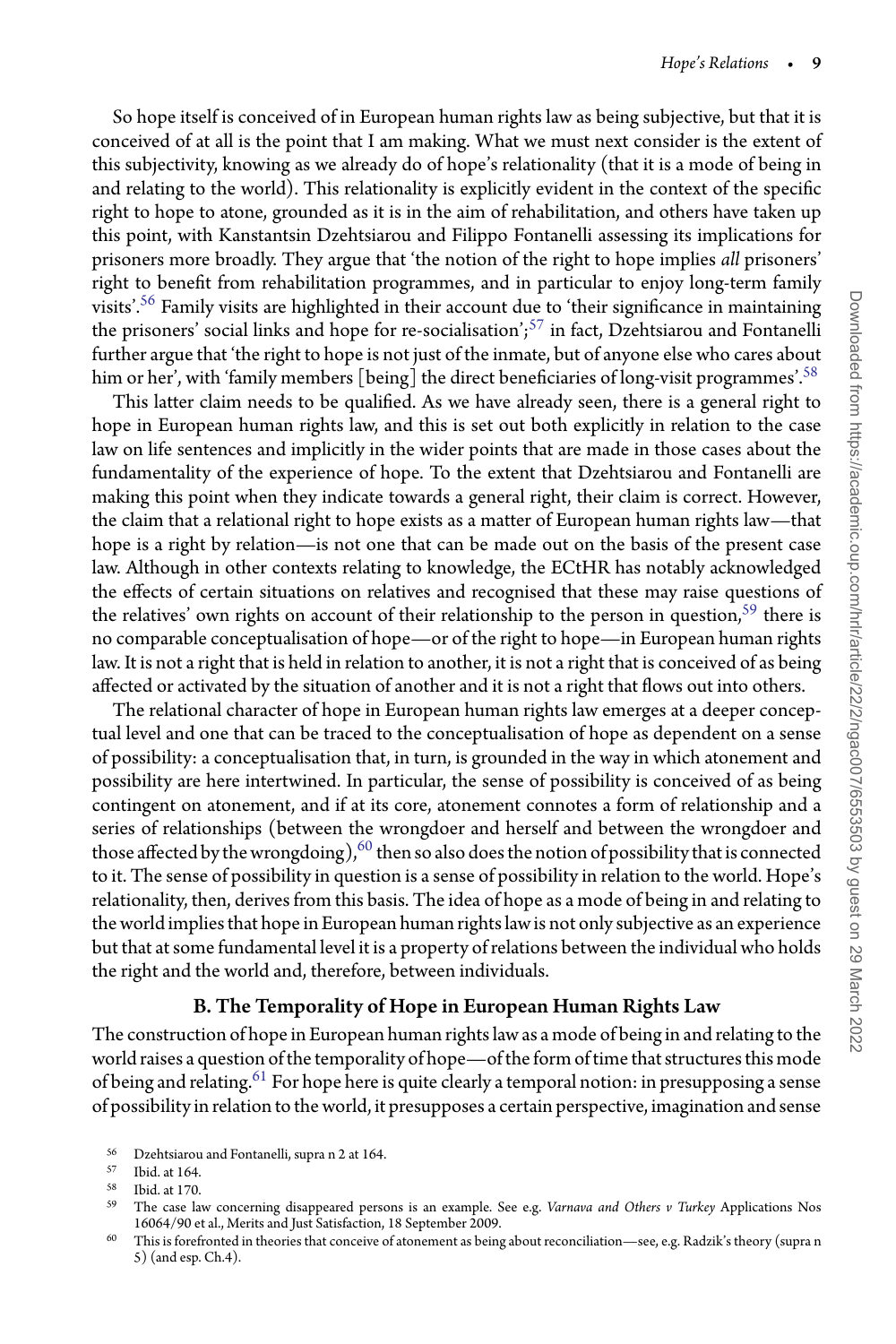of individual continuity. The latter is reflected especially in the way in which a notion of 'the capacity to change' is linked to hope in the cases in question. This could be read as expressive of what Linda Radzik describes as a conceptualisation of atonement as 'moral transformation' $^{62}$  a process that, she adds, is often described in the legal literature as one of 'reformation' or 'rehabilitation'. $63$  But in implying the potential for change, the idea of 'the capacity to change' also implies a way of thinking about the self as susceptible to change, and when we turn to the case law more broadly, we find this at the core of European human rights law's idea of individual identity. In particular, it is central to two underpinning accounts of self-development (as about the development of the self through time) and self-realisation (as about the realisation of one's potential and/or conception of self). To understand the idea of the 'capacity to change' that is linked to hope, therefore, we need to understand these two accounts.

The origins of European human rights law's notion of self-development lie in Article 8 of the ECHR, which includes, within the ambit of its right to respect for private life, 'a right to personal development'.<sup>[64](#page-9-3)</sup> This has been variously conceived of from perspectives of personal identity,<sup>[65](#page-9-4)</sup> personality<sup>[66](#page-9-5)</sup> and personal autonomy,<sup>[67](#page-9-6)</sup> but the essence of the issue in all three framings lies in the development of the self through time, and, moreover, in the conduct of one's development and life in a manner of one's own choosing.<sup>68</sup> This demands, on the part of the individual, a capacity to see and foresee herself through time and to develop and realise her potential; on the part of European human rights law, it demands the provision of guarantees that enable and protect this process. Hence, for example, the emphasis that the ECtHR places on the importance of safeguarding the 'mental stability' of the individual (this being 'an indispensable precondition' for the enjoyment of the right to respect for one's private life, and, therefore, for the pursuit of self-development at all),<sup>[69](#page-9-8)</sup> and, separately, the significance that is attached in the case law to the child's personal development<sup>[70](#page-9-9)</sup> and 'ability to reach [his or her] maximum potential'.<sup>71</sup>

If we can already see in this an idea of individual continuity being articulated, and therefore some form of context for the notion of 'the capacity to change', this tightens further still when we consider the connection that exists here between the processes of self-development and self-realisation. The two processes are conceived of as having a reflective and reflexive quality, which means that they advance with each other and are a means and an end for each other. For example, the end of self-development may be the attainment of self-realisation, but that self-realisation is, in turn, the means towards further self-development. Moreover, selfdevelopment and self-realisation are conceptualised as being related to a feeling of fulfilment, and 'the right to self-fulfilment' ('whether in the form of personal development *...* or from the point of view of the right to establish and develop relationships with other human beings and the outside world') has been included within Article 8 in this sense.<sup>[72](#page-9-11)</sup> Dimensions of this that the ECtHR has specified include sexuality (which has 'physical and psychological relevance'

<span id="page-9-0"></span> $^{62}$  Radzik, supra n 5, Ch.3.<br> $^{63}$  Ibid at 55 And offering

- <sup>65</sup> E.g. *Odièvre v France* Application No 42326/98, Merits, 13 February 2003 at para 29.
- <span id="page-9-4"></span><sup>66</sup> E.g. *Reklos and Davourlis v Greece* Application No 1234/05, Merits and Just Satisfaction, 15 January 2009 at para 40.
- <span id="page-9-5"></span><sup>67</sup> E.g. *M. and M. v Croatia* Application No 10161/13, Merits and Just Satisfaction, 3 September 2015 at paras 170–171).
- <span id="page-9-6"></span><sup>68</sup> E.g. *Fernández Martínez v Spain* Application No 56030/07, Merits and Just Satisfaction, 12 June 2014 at para 126.
- <span id="page-9-7"></span><sup>69</sup> E.g. *Laduna v Slovakia* Application No 31827/02, Merits and Just Satisfaction, 13 December 2011 at para 53.
- <span id="page-9-8"></span><sup>70</sup> E.g. *Fürst-Pfeifer v Austria* Applications Nos 33677/10 and 52340/10, Merits, 17 May 2016 at para 45.
- <span id="page-9-10"></span><span id="page-9-9"></span><sup>71</sup> *Guberina v Croatia* Application No 23682/13, Merits and Just Satisfaction, 22 March 2016 at para 82. See further Trotter, 'The Child in European Human Rights Law' (2018) 81 *The Modern Law Review* 452.
- <span id="page-9-11"></span><sup>72</sup> *Fernández Martínez v Spain* Application No 56030/07, Merits and Just Satisfaction, 12 June 2014 at para 126.

 $61$  This is to take Jonathan Lear's definition of 'temporality' ('a name for time as it is experienced within a way of life'): Lear, *Radical Hope: Ethics in the Face of Cultural Devastation* (2006) at 40.

<span id="page-9-1"></span>Ibid. at 55. And offering such an interpretation in this context, see O'Loughlin, supra n 43. See further the discussion in Section 4(B) below.

<span id="page-9-3"></span><span id="page-9-2"></span><sup>64</sup> This can be traced back to *Bensaid v UK* Application No 44599/98, Merits and Just Satisfaction, 6 February 2001 at para 47.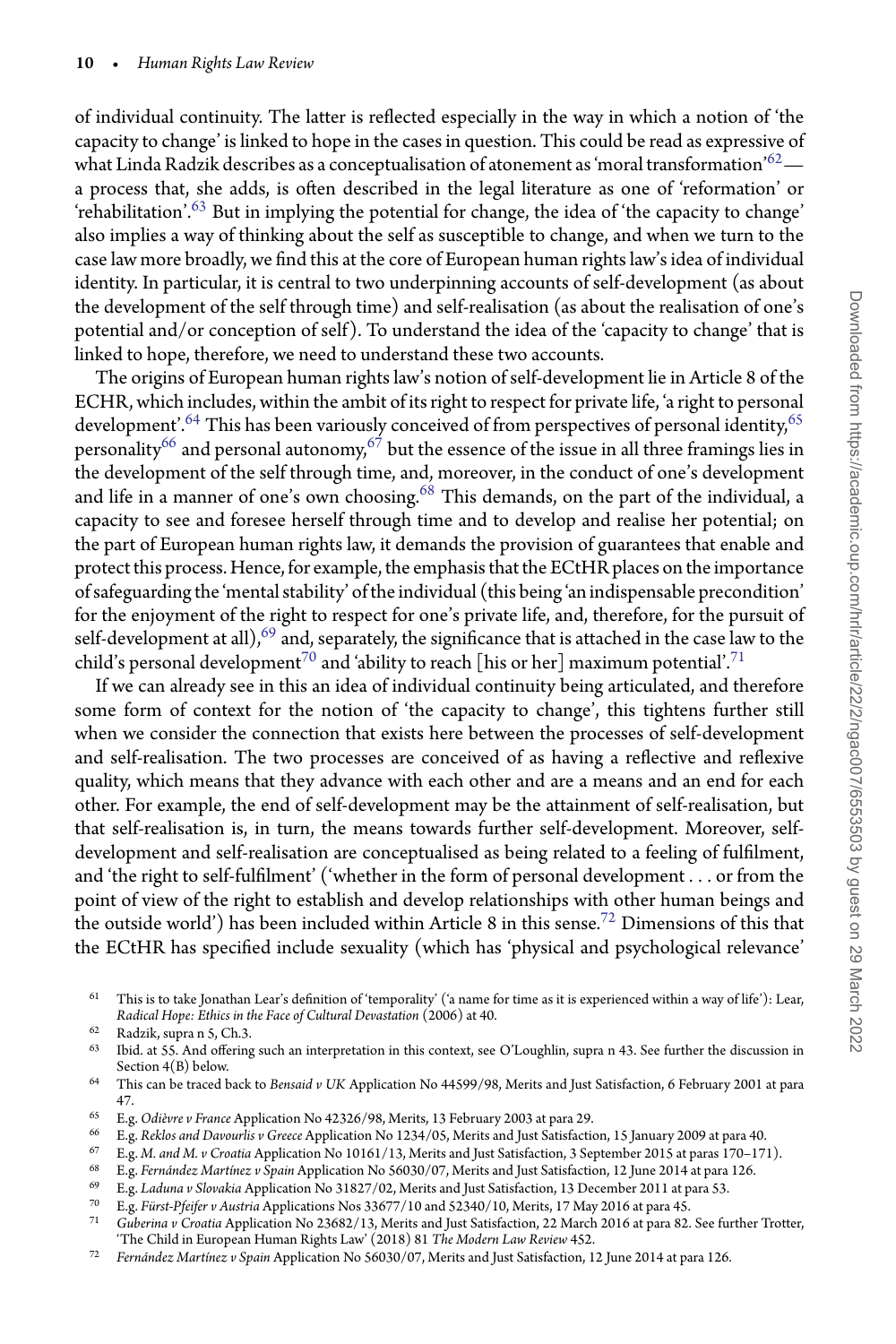for self-fulfilment),<sup>[73](#page-10-0)</sup> freedom of expression (which is deemed a condition of individual selffulfilment)<sup>74</sup> and freedom of thought, conscience and religion (the rights to which are treated as being important 'in guaranteeing the individual's self-fulfilment').<sup>[75](#page-10-2)</sup>

Taken together, these strands of self-development, self-realisation and self-fulfilment generate a vision in which the focus is on individual continuity—specifically, on the individual moving forward in her life. This brings it close to the ideal of authenticity—the 'project of becoming who you are<sup> $76$ </sup>—except, as it is expressed in European human rights law, it carries a greater urgency, supplying a direction and a purpose: the right and need to develop one's own potential, and thereby one's own self. This way of conceiving of the self implies a certain capacity to abstract from oneself too. In particular, it implies a capacity to anticipate one's self and to conceive an image of one's future self—something that is, as Radzik points out, an essential part of the process of atonement.[77](#page-10-4) The individual is consequently located in a rather ambiguous position: as being in transition (as always engaged in the process of striving towards and realising her self) and as bearing the capacity to transcend her (current) self and to take the long view of this. Notably, it is this latter notion of transcendence that subtly underpins the idea that prisoners sentenced for life 'retain the right to hope that, someday, they may have atoned for the wrongs which they have committed', for this right is one that is tied to 'the capacity to change',<sup>78</sup> and atonement here involves transcending the wrong.<sup>[79](#page-10-6)</sup> The resulting conceptualisation of the individual's transition and transcendence comes close to a conceptualisation of a liminal stage: a stage of passage, in which the feeling of being 'betwixt and between' is experienced as one passes from one realm to the next.<sup>[80](#page-10-7)</sup> Liminality here is fixed, however, as a more generalised state of openness to possibility: a state in which the essential pursuit is one of becoming.

This matters, from the perspective of our inquiry into hope, because firstly, this is the broader framework of meaning in which the notion of 'the capacity to change' needs to be understood, and secondly, because in the connection that is made between the notion of 'the capacity to change' and hope itself, hope emerges as the carrier of the vision of the future. It is directly linked to an innate potentiality ('the capacity to change'), and, consequently, to something that is already present and needs only to be developed.<sup>[81](#page-10-8)</sup> It is the idea of continuity here that is conceived of as being disrupted and terminated by the denial of the experience of hope. This is reflected in the way in which, in the case of the irreducible life sentence, the denial of the prospect of release or possibility of review of the sentence is cast as generating a sense of finality and as bringing to an end the sense of possibility that things could be otherwise. In effect, it presents as a breakdown in the way of life envisaged in European human rights law: a way of life that supposes a form of temporal continuity and conceives of this as that of the continuity of the hoping individual. $82$  The idea of hope in European human rights law—an idea of hope as a mode of being in and relating to the world—is thus integral to European human rights

<sup>73</sup> *Carvalho Pinto de Sousa Morais v Portugal* Application No 17484/15, Merits and Just Satisfaction, 25 July 2017 at para 52.

<span id="page-10-0"></span><sup>74</sup> This goes back to *Lingens v Austria* Application No 9815/82, Merits and Just Satisfaction, 8 July 1986 at para 41.

<span id="page-10-1"></span><sup>75</sup> *Vojnity v Hungary* Application No 29617/07, Merits and Just Satisfaction, 12 February 2013 at para 36.

<span id="page-10-2"></span><sup>76</sup> Guignon, *On Being Authentic* (2004) at 3.

<span id="page-10-3"></span><sup>77</sup> Radzik, supra n 5 at 13.<br>78 *Vintar and Otham* u *IIV* 

<span id="page-10-5"></span><span id="page-10-4"></span><sup>78</sup> *Vinter and Others v UK* Applications Nos 66069/09 et al., Merits and Just Satisfaction, 9 July 2013, Concurring Opinion of Judge Power-Forde; Matiosaitis and Others v Lithuania Applications Nos 22662/13 et al., Merits and Just Satisfaction, 23 May 2017 at para 180.

<sup>79</sup> I am grateful to Damian Chalmers for this point.

<span id="page-10-6"></span><sup>80</sup> Turner, *The Ritual Process: Structure and Anti-Structure* (1969) at 95.

<span id="page-10-7"></span><sup>81</sup> See, e.g. Tillich, 'The Right to Hope' (1965) 7 *Neue Zeitschrift für Systematicsche Theologie Und Religionsphilosophie* 371 at 373: '[w]here there is genuine hope, there that for which we hope has already some presence'.

<span id="page-10-9"></span><span id="page-10-8"></span><sup>82</sup> This notion of the 'hoping individual' comes from Fromm, *The Revolution of Hope: Toward a Humanized Technology* (1968) at 66–67.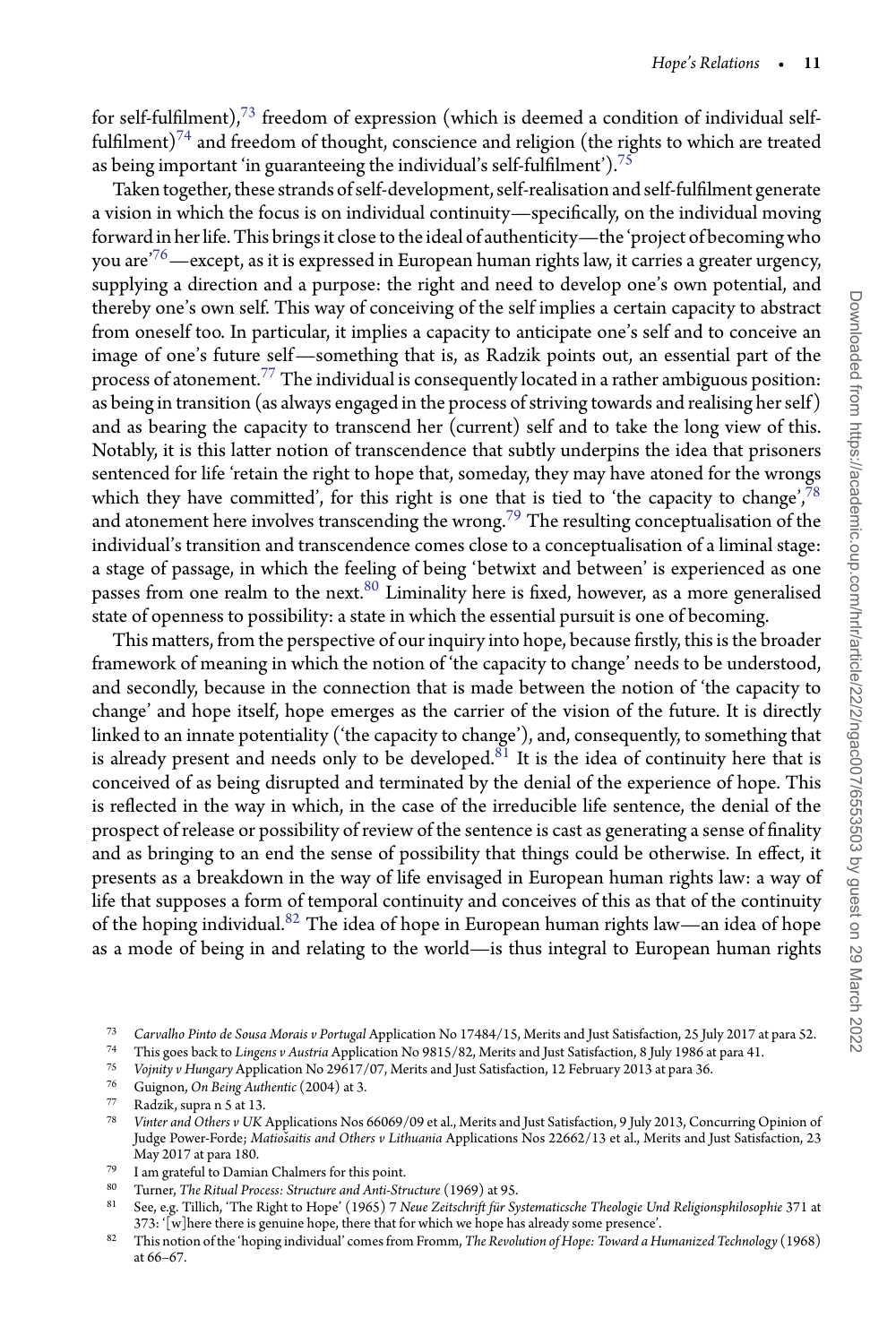law's underpinning idea of 'the individual'. And so a theorisation of hope in this context is, simultaneously, a theorisation of European human rights law's vision of the human condition.

## 3. HOPE, DIGNITY AND HUMANITY IN EUROPEAN HUMAN RIGHTS LAW

With this last point, we come to the question of what it means to be human in European human rights law. More specifically, we come to the idea that the denial of the experience of hope is the denial of a fundamental part of what it means to be human: an idea expressed in the words that 'to deny them [prisoners sentenced for life] the experience of hope would be to deny a fundamental aspect of their humanity and to do that would be degrading'.  $83$  We have already seen in the preceding pages that one way of understanding the way in which the experience of hope is conceived of in European human rights law is as the experience of the capacity to hope—a capacity dependent on a sense of possibility. We have seen further that this, in turn, is connected to a deeper vision of individual continuity, which is expressed in the case law in notions of self-development, self-realisation and self-fulfilment. From this, we already know that hope—as bound up in an idea of potentiality (which is itself presented as the underpinning of individual continuity)—is fundamental to the meaning of being in European human rights law. The second idea expressed in the statement above is that the denial of this would be 'degrading'. It is this second idea that now needs to be considered.

#### A. Degrading Treatment

The term 'degrading' treatment has a specific meaning in European human rights law, the reference being to the prohibition of degrading treatment set out in Article 3 of the ECHR. One of the leading cases on this is *Bouyid v Belgium (2015)*, in which two brothers alleged that they had been slapped in the face by police officers, and that this had constituted degrading treatment in violation of Article 3.

In giving its judgment in this case, the Grand Chamber of the ECtHR emphasised the connection between the notion of 'degrading' treatment and respect for human dignity, stating that 'the prohibition of torture and inhuman or degrading treatment or punishment is a value of civilisation closely bound up with respect for human dignity',  $84$  and that 'there is a particularly strong link between the concepts of "degrading" treatment or punishment within the meaning of Article 3 of the Convention and respect for "dignity".<sup>[85](#page-11-2)</sup> It went on to recall that as a general principle of European human rights law, 'where an individual is deprived of his or her liberty or, more generally, is confronted with law-enforcement officers, any recourse to physical force which has not been made strictly necessary by the person's conduct diminishes human dignity and is in principle an infringement of ... Article 3<sup>'</sup>.<sup>[86](#page-11-3)</sup> Here, that strict necessity could not be established: it appeared that 'each slap was an impulsive act in response to an attitude perceived as disrespectful', and the applicants' dignity was accordingly undermined.<sup>[87](#page-11-4)</sup> 'In any event', the Grand Chamber continued, 'a slap inflicted by a law-enforcement officer on an individual who is entirely under his control constitutes a serious attack on the individual's dignity'.<sup>[88](#page-11-5)</sup>

The Court proceeded to describe the effects of a slap to the face: 'A slap has a considerable impact on the person receiving it. A slap to the face affects the part of the person's body

- <span id="page-11-3"></span> $\begin{array}{c} 87 \ \hline \text{B}88 \ \hline \text{B}102 \ \hline \end{array}$  Thid, at para 102.
- <span id="page-11-5"></span><span id="page-11-4"></span>Ibid. at para 103.

<span id="page-11-0"></span><sup>83</sup> *Vinter and Others v UK* Applications Nos 66069/09 et al., Merits and Just Satisfaction, 9 July 2013, Concurring Opinion of Judge Power-Forde; *Matiosaitis and Others v Lithuania* Applications Nos 22662/13 et al., Merits and Just Satisfaction, 23 May 2017 at para 180.

<sup>84</sup> *Bouyid v Belgium* Application No 23380/09, Merits and Just Satisfaction, 28 September 2015 at para 81.

<span id="page-11-1"></span> $\begin{array}{c} 85 \ 86 \ \end{array}$  Ibid. at para 90.

<span id="page-11-2"></span> $\frac{86}{87}$  Ibid. at para 100.<br> $\frac{87}{1}$  Ibid. at para 102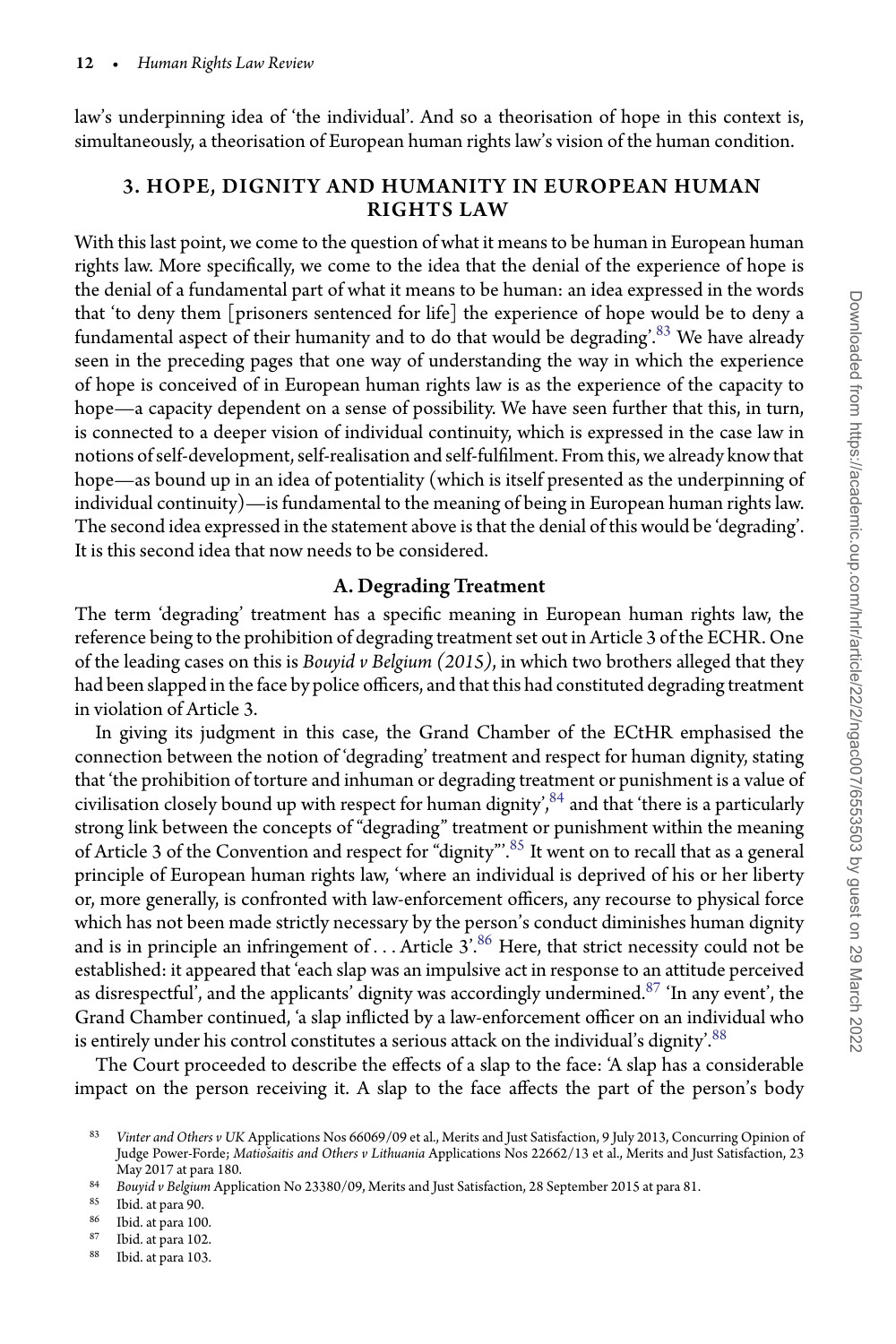which expresses his individuality, manifests his social identity and constitutes the centre of his senses—sight, speech and hearing—which are used for communication with others'.[89](#page-12-0) What was especially significant here, therefore, was that a channel of expression—of communication and seeking recognition—was violated. The sense, moreover, was that not only was this channel violated, butthat also at stake wasthe victim's own self-image and capacityto controlthat image: a point reflected in the Court's statement that 'it may well suffice that the victim is humiliated in his own eyes for there to be degrading treatment within the meaning of Article  $3'$ .<sup>[90](#page-12-1)</sup> A slap 'inflicted by law-enforcement officers on persons under their control' was described as having the potential to be particularly humiliating in this respect, because it involved and exploited a series of dynamics, namely 'the superiority and inferiority which by definition characterise the relationship between the [law-enforcement officers] and [persons under their control]' and the vulnerability of the latter.<sup>91</sup> The Court ultimately held that the applicants' dignity had been diminished in this way and that the slaps to their faces had constituted degrading treatment in violation of Article 3.

The analysis of the humiliation involved in degrading treatment in this case tells us something important about the way in which the individual is conceived of as establishing and communicating a self-image and about how European human rights law is conceived of as securing the capacity of the individual to project and control this image. Self-image is cast as serving a relational and communicative purpose—as signifying a social identity and representing a vital 'transaction' with the world.<sup>[92](#page-12-3)</sup> This is not least because it operates at the boundary between 'concealment' and 'exposure'—'between what we reveal and what we do not'.<sup>[93](#page-12-4)</sup> It involves a projection of an image of oneself and a taking in of responses to this image from the surrounding environment.

The concern expressed in *Bouyid v Belgium* is that in cases of humiliation, these channels of communication are fundamentally abused—that the infliction of humiliation sets in train a process of reducing the individual. The point has been put more starkly still in cases involving violations of Article 3 on account of humiliating strip-searches in detention<sup>94</sup> and the display of defendants in 'courtroom cages',  $95$  and it is this: there comes a point where the individual is reduced to such an extent that not only does she lack control over her self-image, but her position as a subject with a self-image is thrown into question.<sup>[96](#page-12-7)</sup> Such is the reduction that is involved in 'degrading treatment' in European human rights law, and it is a reduction that is expressed as involving an erosion of dignity. This, further, is the idea that we must bear in mind in considering that the ECtHR has described the denial of the experience of hope as involving the denial of a fundamental aspect of humanity—a denial that would be degrading.

- $\begin{array}{c} 89 \ 90 \ \text{Bid. at para } 104. \end{array}$
- <span id="page-12-0"></span> $\frac{90}{91}$  Ibid. at para 105.
- <span id="page-12-1"></span> $^{91}$  Ibid. at para 106.<br> $^{92}$  This term comes
- <span id="page-12-2"></span>92 This term comes from Nussbaum's discussion in *Upheavals of Thought: The Intelligence of Emotions* (2001) at 78.<br>93 Novel 'Consecutivational Exposures' (1998) 27 Philosophy and Public *Affaire* 2 at 4.
- <span id="page-12-3"></span><sup>93</sup> Nagel, 'Concealment and Exposure' (1998) 27 *Philosophy and Public Affairs* 3 at 4.
- <span id="page-12-5"></span><span id="page-12-4"></span><sup>94</sup> E.g. *Lorsé and others v The Netherlands* Application No 52750/99, Merits and Just Satisfaction, 4 February 2003; *Frérot v France* Application No 70204/01, Merits and Just Satisfaction, 12 June 2007.
- <sup>95</sup> E.g. *Khodorkovskiy v Russia* Application No 5829/04, Merits and Just Satisfaction, 31 May 2011; *Piruzyan v Armenia* Application No 33376/07, Merits and Just Satisfaction, 26 June 2012.
- <span id="page-12-7"></span><span id="page-12-6"></span><sup>96</sup> See, e.g. *Frérot v France* Application No 70204/01, Merits and Just Satisfaction, 12 June 2007, in which Mr Frérot argued that the strip-searches in detention made the prisoners look 'like slaves or animals for sale' (at para 31), and *Khodorkovskiy v Russia* Application No 5829/04, Merits and Just Satisfaction, 31 May 2011, in which the ECtHR noted that Mr Khodorkovskiy's display in a metal cage in the courtroom 'aroused in him feelings of inferiority', and 'such a harsh appearance of judicial proceedings could lead an average observer to believe that an extremely dangerous criminal was on trial' (at para 125).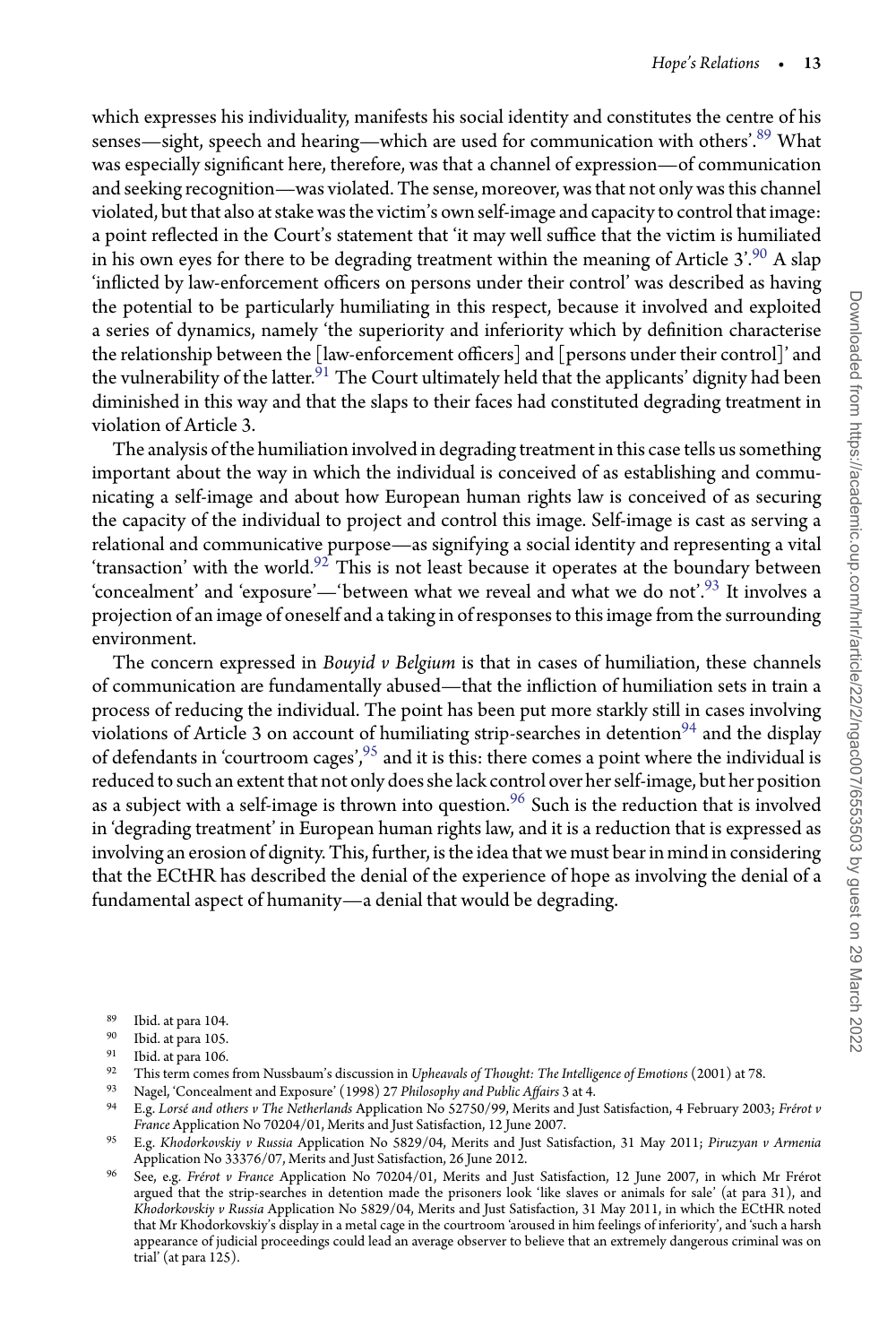## B. Dignity

The conceptualisation of degrading treatment as involving an erosion of dignity recalls the point made by the ECtHR about the close connection that exists between the concepts of degrading treatment and respect for dignity and calls for specification of the notion of dignity itself. The term 'dignity' does not explicitly feature in the text of the ECHR, but the ECtHR has, as we have seen, deemed respect for respect for human dignity to form its 'very essence'.<sup>[97](#page-13-0)</sup> Furthermore, as Jean Paul Costa has suggested, '[i]t is likely that the drafters [of the Convention]*...* had the concept of dignity in their minds'.[98](#page-13-1) An examination of the travaux préparatoires reveals repeated references to dignity: to the need to 'fortify the structure and widen the bases of [the] fundamental freedoms which form the veritable ramparts of human dignity';<sup>99</sup> to the aim of '[delimiting] the conditions in which alone the dignity of the human spirit will stand free, firm and unassailed'; $100$  to the need to 'make human rights and human dignity realistic and tangible<sup>'[101](#page-13-4)</sup> and to the idea of '[bringing] Europe back to new concepts of human dignity'.<sup>[102](#page-13-5)</sup>

It is worth noting in this context that the notion of dignity expressed in this way—'vague' as it perhaps was<sup>103</sup>—was associated in the travaux with hope, such that it was conceived of as representing 'the hope which Europe [could] and must hold out to the rest of the world',  $^{104}$  $^{104}$  $^{104}$  with it also being thought that the Consultative Assembly 'could *...* by constant and remitting advocacy of human and political rights*...* inspire hope for the triumph of human dignity'.[105](#page-13-8),[106](#page-13-9) The idea was that the Convention would not only preserve and secure dignity, but that it would also serve as an expression of the hope of this dignity. Dignity was, furthermore, portrayed as intricately connected to the idea of Europe: an idea reflected in references to 'the building up of a new Europe';<sup>[107](#page-13-10)</sup> to Europe as having a common view on human dignity;<sup>108</sup> to 'a European Law of Human Rights';<sup>[109](#page-13-12)</sup> to a Europe of the individual (as expressed in the creation of a court before which individuals could avail themselves of their human rights);<sup>[110](#page-13-13)</sup> to making Europe 'a community of hope';<sup>111</sup> to the Court as 'the true bearer of our hopes';<sup>[112](#page-13-15)</sup> to the Convention as a 'first step we shall be making in the direction of a European way of life'<sup>[113](#page-13-16)</sup> and to a notion of a 'vision of creating a true European community'.<sup>[114](#page-13-17)</sup> Subsequent descriptions of dignity as 'a value that is part of the European constitutional heritage' recall elements of this narrative.  $^{115}$  $^{115}$  $^{115}$ 

- <span id="page-13-1"></span><span id="page-13-0"></span><sup>98</sup> Costa, 'Human Dignity in the Jurisprudence of the European Court of Human Rights' in McCrudden (eds.), *Understanding Human Dignity* (2013) 393 at 394.
- <sup>99</sup> Council of Europe, *Collected Edition of the 'Travaux Préparatoires' of the European Convention on Human Rights, Volume I* (1975) at 56, per M. Antonopoulos (Greece).
- <span id="page-13-2"></span><sup>100</sup> Ibid. at 124, per Sir David Maxwell-Fyfe (UK).
- <span id="page-13-3"></span> $101$  Ibid. at 130, per Mr Norton (Ireland).<br> $102$  Ibid. at 132, per Mr Norton (Ireland).
- <span id="page-13-4"></span><sup>102</sup> Ibid. at 132, per Mr Norton (Ireland).<br><sup>103</sup> See furth an Mr<sup>0</sup>h annouan music 2 at 67<sup>-1</sup>
- <span id="page-13-5"></span><sup>103</sup> See further Nußberger, supra n 2 at 676–677.<br><sup>104</sup> Cauncil of Europe, gupra p 00 at 102 per M.
- <span id="page-13-6"></span><sup>104</sup> Council of Europe, supra n 99 at 102, per M. de la Vallée-Poussin (Belgium).
- <span id="page-13-8"></span><span id="page-13-7"></span><sup>105</sup> Council of Europe, *Collected Edition of the 'Travaux Préparatoires' of the European Convention on Human Rights, Volume V* (1979) at 278, per M. Norton (Ireland).
- <span id="page-13-9"></span><sup>106</sup> See also the idea of the Consultative Assembly itself as '[embodying] many hopes' (Council of Europe, supra n 99 at 100, per M. de la Vallée-Poussin (Belgium)) and the notion of 'the hope of a quiet life' potentially offered by a Convention guaranteeing human rights (Council of Europe, supra n 105 at 230, per Sir David Maxwell-Fyfe (UK)).
- <sup>107</sup> Council of Europe, supra n 99 at 64, per M. Kraft (Denmark).
- <span id="page-13-10"></span><sup>108</sup> Ibid. at 64, per M. Kraft (Denmark); at 102, per M. de la Vallée-Poussin (Belgium).
- <span id="page-13-12"></span><span id="page-13-11"></span><sup>109</sup> Council of Europe, *Collected Edition of the 'Travaux Préparatoires' of the European Convention on Human Rights, Volume II* (1975) at 162, M. Bidault (France).
- <sup>110</sup> Ibid. at 180, per M. Teitgen (France).<br><sup>111</sup> Ibid. at 256 per M. Schumann (Franc
- <span id="page-13-13"></span><sup>111</sup> Ibid. at 256, per M. Schumann (France).<br><sup>112</sup> Ibid. at 262, per M. Philip (France).
- <span id="page-13-14"></span><sup>112</sup> Ibid. at 262, per M. Philip (France).<br><sup>113</sup> Council of Furone, supra n 105 at 23
- <span id="page-13-15"></span><sup>113</sup> Council of Europe, supra n 105 at 256, per M. Persico (Italy).<br><sup>114</sup> Council of Europe, Calleddal Edition of the 'Transus Préparate
- <span id="page-13-17"></span><span id="page-13-16"></span><sup>114</sup> Council of Europe, *Collected Edition of the 'Travaux Préparatoires' of the European Convention on Human Rights, Volume VI* (1985) at 92, per Mr Roberts (UK).
- <span id="page-13-18"></span><sup>115</sup> Christos Giakoumopoulos, 'Opening Speech', in *The Principle of Respect for Human Dignity (Proceedings of the UniDem Seminar, Montpellier 2–6 July 1998)* (1999) 10 at 12.

 $^{97}$  See supra n 4.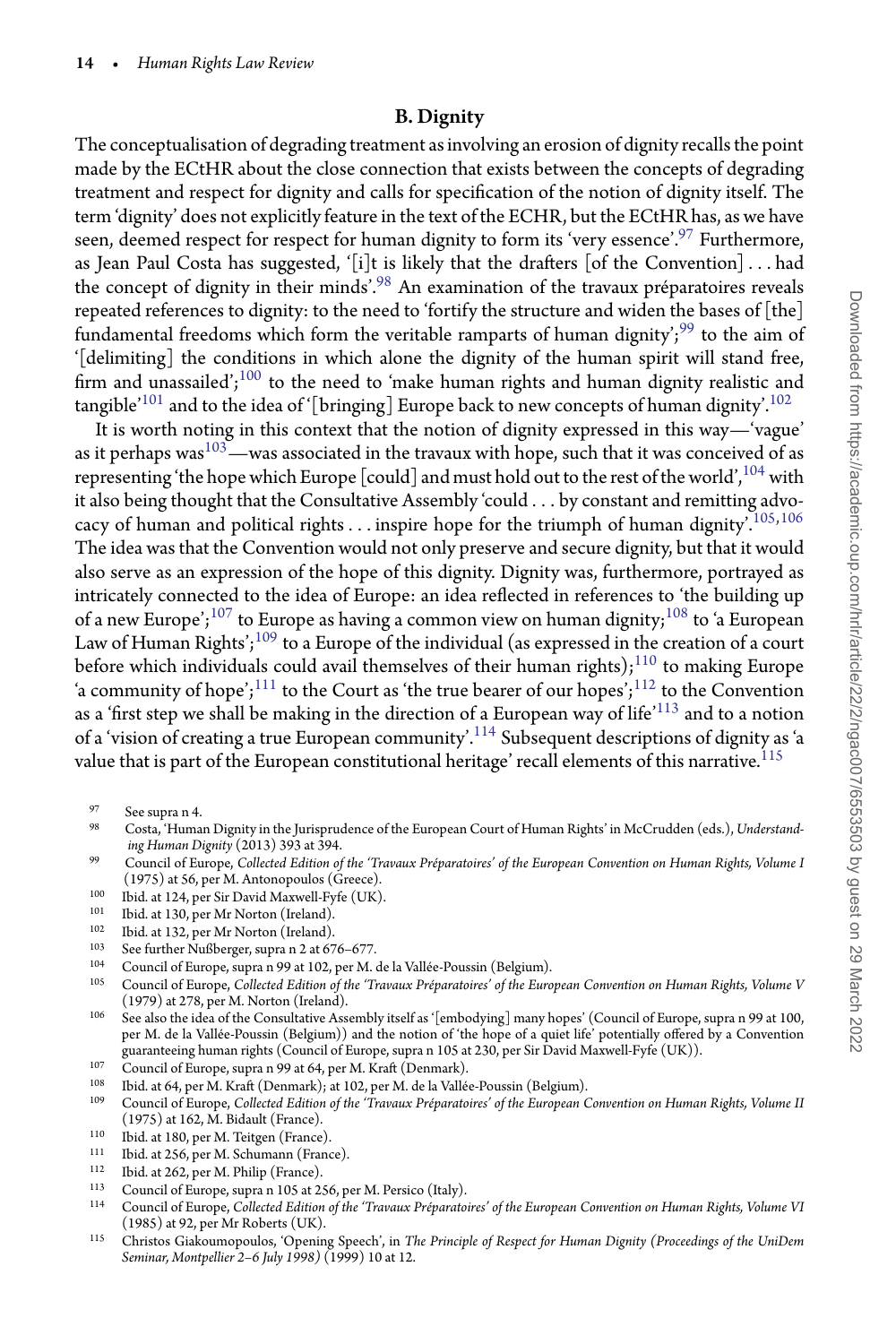Despite all this, and as noted above, the term 'dignity' did not subsequently make it into the text of the Convention, but respect for human dignity has nevertheless been conceived of by the ECtHR as grounding European human rights law. Beyond the ECtHR's stipulation that dignity is inherent to the individual and to the vision of life that is constructed in European human rights law, however,  $116$  the quality of dignity itself has gone unspecified in the case law. This means that the question of what it is that is special about human dignity $^{117}$  $^{117}$  $^{117}$  has not been explicitly addressed. I have elsewhere argued that what dignity appears to be protecting in European human rights law is a fluid notion of potentiality:  $118$  a latent capacity to become and therefore 'be' within the meaning of European human rights law.<sup>[119](#page-14-3)</sup> The basis of this argument lies in the case law concerning the status of the embryo, and specifically in the Grand Chamber's statement that although 'there is no European consensus on the nature and status of the embryo and/or foetus*...* The potentiality of that being and its capacity to become a person *...* require protection in the name of human dignity, without making it a "person" with the "right to life" for the purposes of Article 2'.<sup>[120](#page-14-4)</sup> The sense emerging from this case law is that the embryo is pulled into the language of dignity on account of its potentiality—that it is in terms of potentiality that individual being begins in European human rights law.<sup>[121](#page-14-5)</sup>

This connection between potentiality and dignity tightens further still when we reflect on the question of the meaning of dignity in the light of *Bouyid v Belgium* and the earlier discussion of individual continuity. In *Bouyid v Belgium*, we saw the importance that is ascribed to self-image in European human rights law. The discussion of individual continuity meanwhile showed how a vision of this is expressed in the case law in notions of self-development, self-realisation and selffulfilment and is underpinned by a conception of individual potentiality. Ifthe conceptualisation of potentiality that is involved in the case law concerning the status of the embryo is one of vital potentiality—potential to become human—the conception of potentiality involved in relation to the notion of individual continuity is one that could be described in terms of ethical potentiality. By this, I mean that it is geared towards the continuous development and realisation of the self and derives an ethical orientation from the prescribed need to continually negotiate, within the context of the processes of self-development and self-realisation, the question of living a life that is good for the self. Hope, as we know, is cast as the carrier of this vision of the future, being conceived of as it is as intricately connected to the idea of the 'capacity to change'.

The ideas of self-image and individual continuity are inevitably bound up in each other; by definition, the idea of a right and need to develop one's potential and thereby one's own self implies a capacity to anticipate one's self and to conceive of an image of one's future self: both of which further imply a capacity to abstract from oneself too. On the one hand, this abstraction, in turn, implies that which we earlier saw: an individual who is constantly 'becoming', and who constructs, and identifies with, an idealised self. At the same time as the individual is conceived of as being in a process of becoming in this way, we also know from the discussion of the notion of degrading treatment that the need to be able to maintain and communicate the self-image that is formed in this context is cast as fundamental. Its reduction—by way of a reduction in the individual's control over this image—is conceived of as involving an erosion of dignity. Something of the self is lost, European human rights law suggests, in the loss of the capacity to

 $116$  See supra n 4.<br> $117$  This comes from

<span id="page-14-0"></span><sup>117</sup> This comes from Etinson, 'What's So Special About Human Dignity?' (2020) 48 *Philosophy & Public Affairs* 353.

<span id="page-14-2"></span><span id="page-14-1"></span><sup>118</sup> The association between potentiality and dignity has, of course, a long history in Renaissance humanism and in Catholic social thought. See esp. Pico della Mirandola, *Oration on the Dignity of Man* (1496 [1486]) at 6–8. It is also drawn in German constitutional law, where constitutional protection extends to 'all developing human life': *'First Abortion Decision'*, 39 BVerfGE 1 (1975, German Constitutional Court), Part C., I., paras.1(b)-2.

<sup>&</sup>lt;sup>119</sup> Trotter, supra n 3, Ch. 3.<br><sup>120</sup> *VO u* France Application

<span id="page-14-3"></span><sup>120</sup> *VO v France* Application No 53924/00, Merits, 8 July 2004 at para 84.

<span id="page-14-5"></span><span id="page-14-4"></span><sup>121</sup> See also *Parrillo v Italy* Application No 46470/11, Merits and Just Satisfaction, 27 August 2015.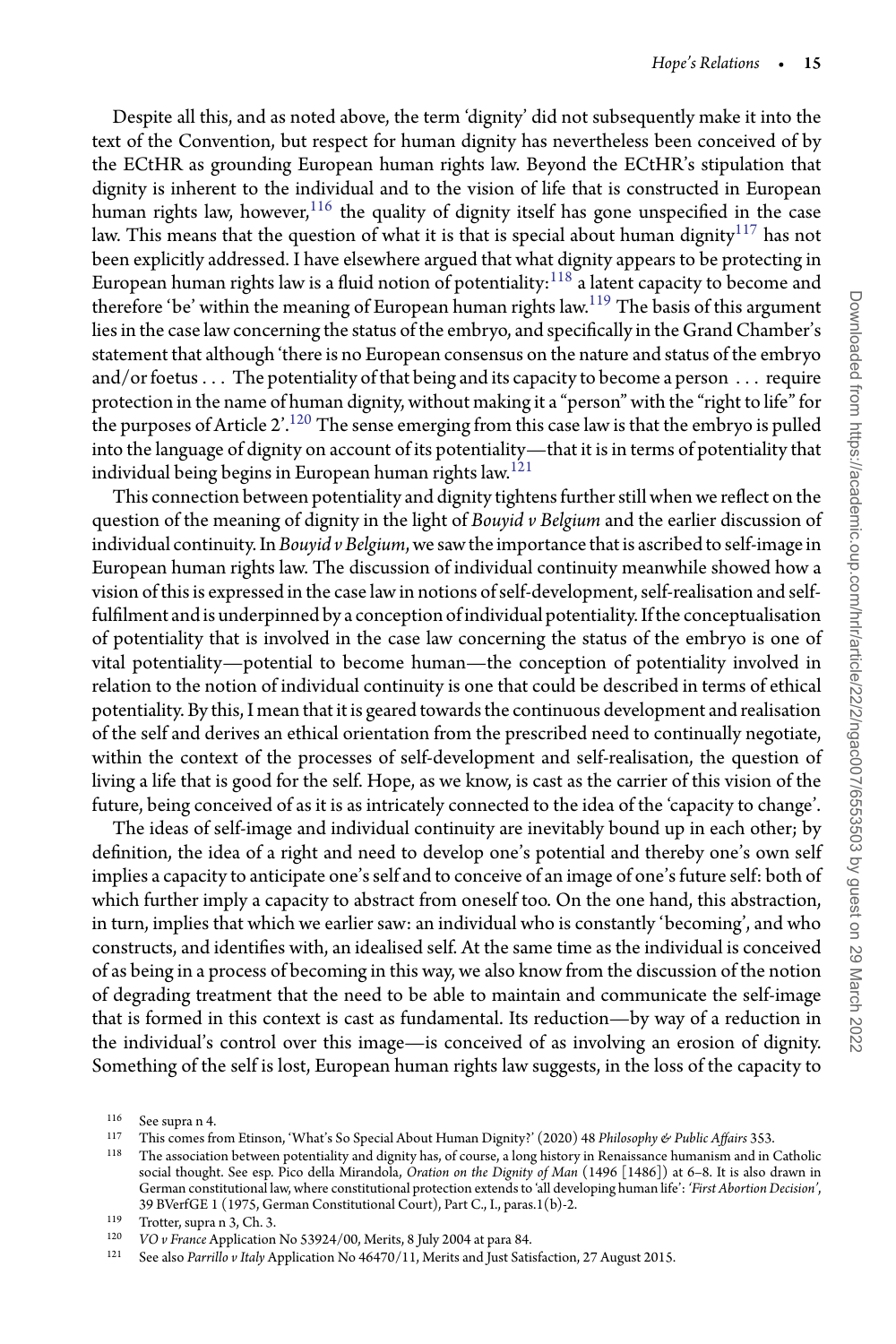see a future self. The effect is that not only is self-image conceived of as being a matter of dignity but so also is the location of the individual in the state that is conducive to the formation of this image in the first place: the generalised state of openness to possibility that is presupposed by the notion of hope itself.

The conceptualisation arrived at is as follows. The experience of hope is conceived of as the experience of the capacity to hope—a capacity dependent on a sense of possibility. This, in turn, is connected to a vision of individual continuity, which is expressed in the case law in notions of self-development, self-realisation and self-fulfilment and is integral to the idea of what it means to 'be' in European human rights law. The denial of this experience of hope is cast as involving the denial of this fundamental element of being and as something that would be degrading in that it would involve a reduction of an individual's self-image. It is in relation to this self-image that a connection between hope and dignity is made, for hope is cast as carrying the vision of the future that underpins the sense of continuity that is necessary for the formation and maintenance of a self-image at all—a self-image that, in turn, is conceived of as being a matter of dignity.

#### 4. THE RIGHT TO HOPE AS A RIGHT TO RECOGNITION

The account of the connection between hope and dignity raises a question of how to think about the intersubjectivity and relationality that it implies. The notion of dignity in European human rights law emerges as having an intersubjective quality, which is captured most clearly in the process of the formation and maintenance of self-image (which is itself cast as being a matter of dignity). An underpinning suggestion of this article has meanwhile been that hope, in European human rights law, is relational. This is not only in the sense that the concept of hope here is closely related to notions of atonement, possibility, potentiality, humanity and dignity, but also in the sense that hope here is a property of the relation between the individual who holds the right and the world. There are two dimensions to this: one involving the relations that are implied between individuals (which is ultimately a matter ofthe recognition ofthe individual by others) and another involving the relationship that is established between the individual and law (which is ultimately a matter of recognition in and through law). It is to these dimensions that I now finally turn.

#### A. Recognition by Others

The relationality of hope in European human rights law is implied not only at the general level of the conceptualisation of hope itself (a conceptualisation of hope as a mode of being in and relating to the world, and one that is dependent on a sense of possibility) but also in the connection that is drawn between hope and dignity, particularly in terms of the ascribed need of the individual to form, maintain and communicate a self-image. As we have already seen, selfimage is both deemed fundamental to the sense of individual continuity and is an inherently relational and communicative project. In particular, it involves the establishment of a connection between the idea of individual continuity (reflected in and presupposed by the notion of the self-image) and a subtle sense that the individual is conceived of as needing to be recognised by others.

In a way, we have already seen traces of this in the context of the points that I have made about the fundamentality of the experience of hope in European human rights law, the need for the individual to maintain control over her self-image and the meaning of 'degrading treatment'. It is articulated more clearly still though in cases concerning bodily integrity, respect for which is cast as being about recognition. An example is *Price v UK (2001).* Ms Price was four-limb deficient and also suffered from kidney problems. She was committed to prison for seven days for contempt of court following civil proceedings in which she refused to answer questions about her financial situation. The sentencing judge, however, took no steps to see whether there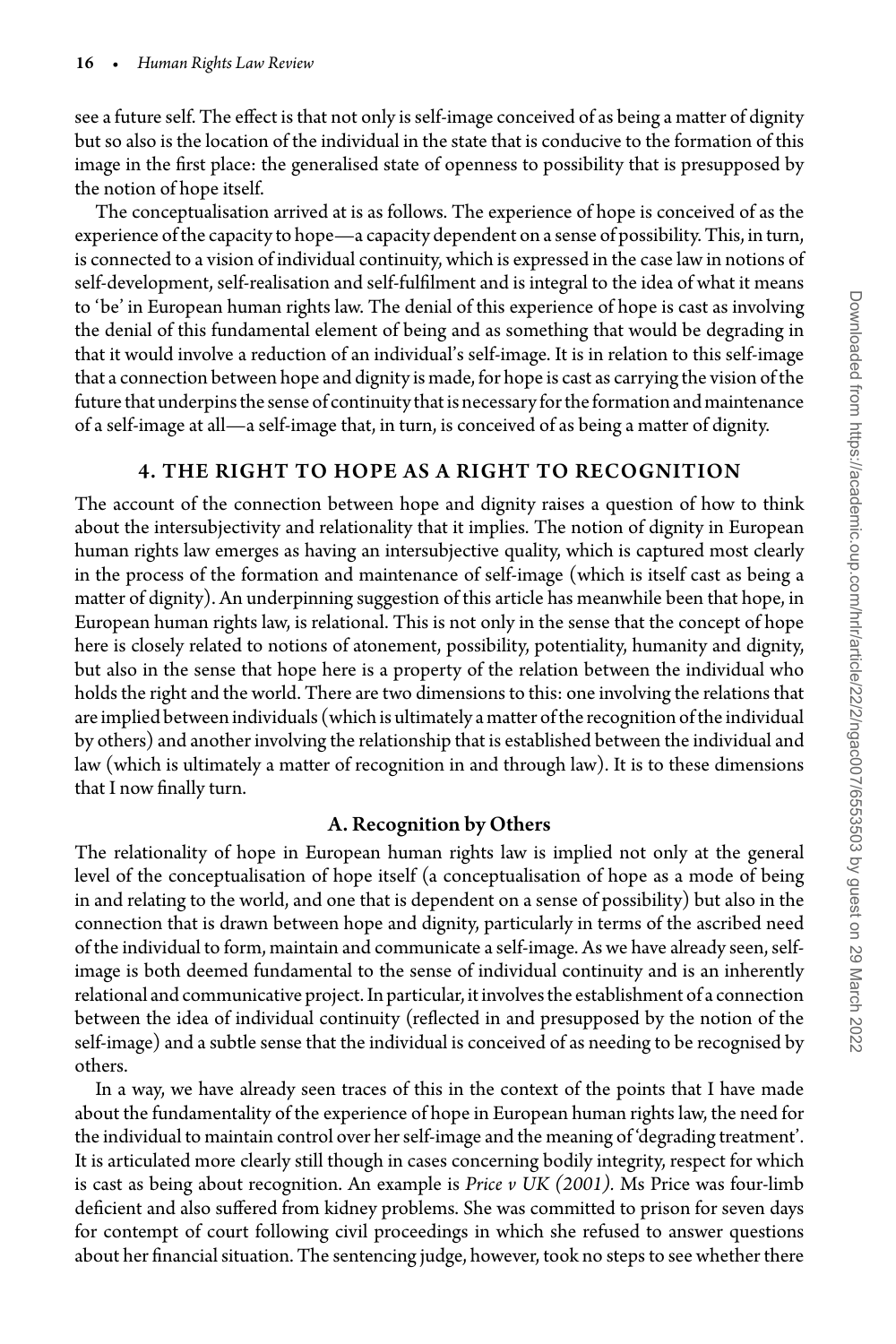were facilities available that could accommodate her, and Ms Price was subsequently detained in inappropriate conditions, in which she was 'dangerously cold, [risked] developing sores because her bed [was] too hard or unreachable, and [was] unable to go to the toilet or keep clean without the greatest of difficulty'.<sup>[122](#page-16-0)</sup> When she complained about this before the ECtHR, the Court concluded that there was no evidence of 'any positive intention to humiliate or debase' Ms Price but considered that the fact of her detention in such conditions, and with such consequences for her, had constituted degrading treatment in violation of Article 3.<sup>123</sup>

In a Separate Opinion, Judge Greve elaborated the Court's reasoning, arguing that the 'compensatory measures' that are secured for a person with disabilities in a 'civilised country' 'come to form part of the disabled person's physical integrity'.<sup>[124](#page-16-2)</sup> Consequently, any obstacle set up in the path of a person's access to these measures would constitute a violation of that person's physical integrity. All that was required in Ms Price's case was, Judge Greve argued, '*a minimum of ordinary human empathy*' [125](#page-16-3)—a basic understanding and recognition of Ms Price's position. Instead, there had been a failure to see her situation and to treat her accordingly—a failure, in other words, of recognition. As Adam Etinson has pointed out elsewhere, it is precisely this form of recognition that is a basic requirement of human rights—which, on his account, 'do more than just ask us to respect the rights of all persons' but 'also ask us to *recognize* all persons as proper objects of respect, and bearers of rights, in the first place'.<sup>126</sup>

Axel Honneth, who has similarly noted that the categories that we use to express a sense of 'moral maltreatment' are often ones that are 'related to forms of disrespect, to the denial of recognition', suggests that this in itself invokes the sense that 'we owe our integrity, in a subliminal way, to the receipt of approval or recognition from other persons'.<sup>[127](#page-16-5)</sup> The experience of disrespect means that 'the person is deprived of that form of recognition that is expressed in unconditional respect for autonomous control over his own body, a form of respect acquired just through experiencing emotional attachment in the socialization process'.<sup>[128](#page-16-6)</sup> But what, according to European human rights law, is seen when individuals relate to and recognise each other in this way? Judge Greve's suggestion in *Price v UK* was that recognition is about empathy, so that the imagination is exercised to try to envisage and understand the experience of the other. But the case law pertaining to hope indicates a demand that is thinner than this, and one that consists in recognising the other as both capable of and needing to hope. The requirement is to recognise the need for and the fundamentality of the experience of (the capacity to) hope. This is reflected in the way in which the denial of the experience of the capacity to hope is conceived of as involving the denial of a fundamental aspect of humanity (involving a notion of individual continuity and the recognition of this continuity)—a denial that would be degrading. To put the point differently, the conceptualisation of the individual that emerges here is not only one of the hoping individual<sup>[129](#page-16-7)</sup> but also of the individual who needs to be treated as capable of hoping in order to be constituted at all.

The right to hope in European human rights law can therefore perhaps be thought of as a right to recognition: a right that reflects the relationality of the concept of hope and demands that the individual be recognised as a subject capable of hope. As we have seen, this would be a subject who relates to the world in a way that is presupposed by the notion of hope here and who has a

<span id="page-16-3"></span> $126$  Etinson, supra n 117 at 380.<br> $127$  Honnath 'Integrity and Dig

<span id="page-16-5"></span><sup>128</sup> Ibid. at 190.

<sup>&</sup>lt;sup>122</sup> *Price v UK* Application No 33394/96, Merits and Just Satisfaction, 10 July 2001 at para 30.<br><sup>123</sup> Ibid at para 30.

<span id="page-16-0"></span>Ibid. at para 30.

<span id="page-16-1"></span><sup>&</sup>lt;sup>124</sup> Ibid. Separate Opinion of Judge Greve.<br><sup>125</sup> Ibid

<span id="page-16-2"></span><sup>125</sup> Ibid.

<span id="page-16-4"></span><sup>127</sup> Honneth, 'Integrity and Disrespect: Principles of a Conception of Morality Based on the Theory of Recognition' (1992) 20 *Political Theory* 187 at 188–189.

<span id="page-16-7"></span><span id="page-16-6"></span><sup>129</sup> See supra n 82.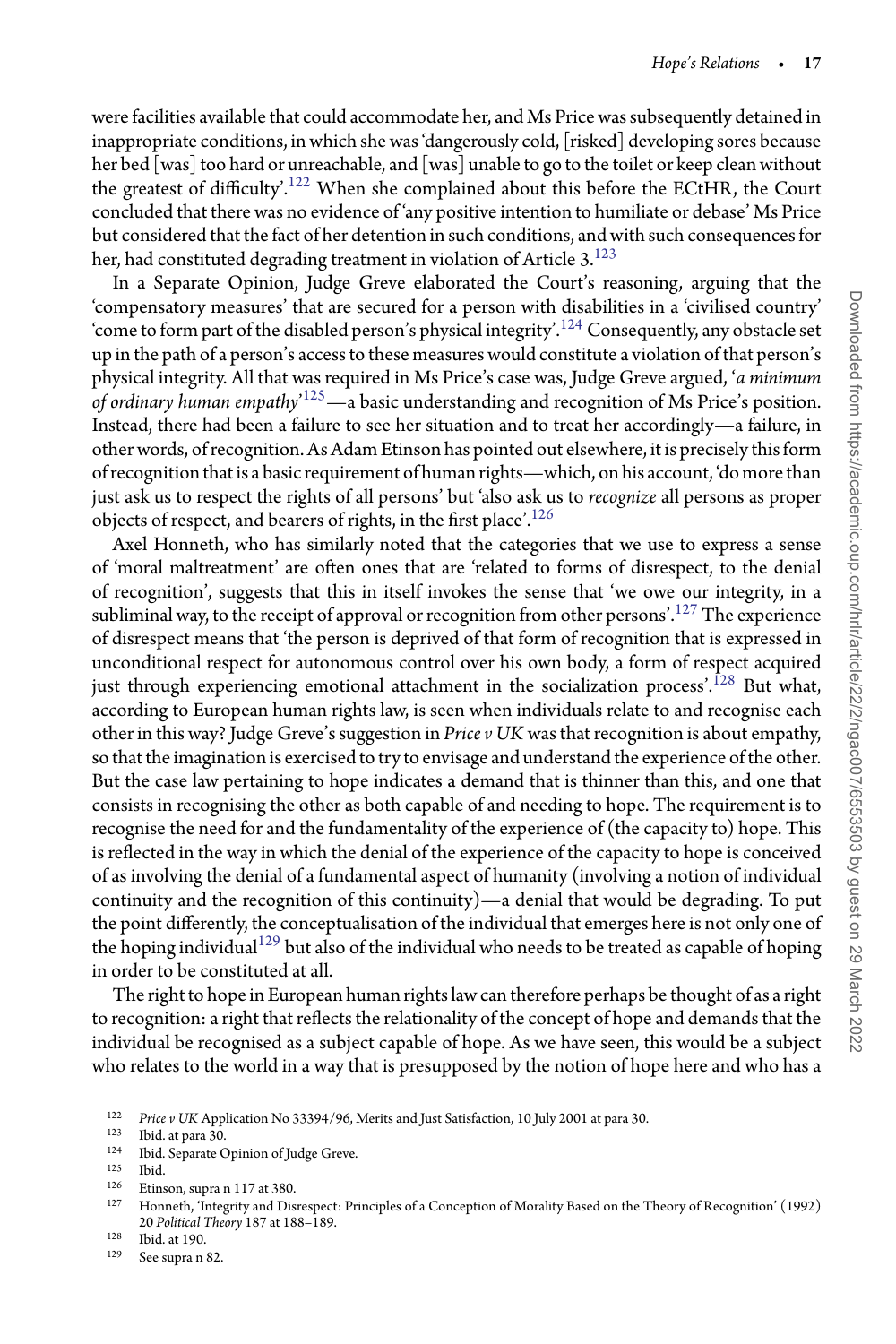sense of continuity across time: a subject who is, in other words, constituted as such in European human rights law.

#### B. Recognition in Law

There is yet another dimension to the relational quality of hope in European human rights law, however, and this pertains to the relationship that is established between the individual and law itself. This emerges in particular when we reflect a little further on the effects of the use of the language of atonement. As the Grand Chamber put it in *Vinter and Others v UK*, a life sentence involving no prospect of release and possibility of review entails 'the risk that [the prisoner] can never atone for his offence: whatever the prisoner does in prison, however exceptional his progress towards rehabilitation, his punishment remains fixed and unreviewable'.<sup>[130](#page-17-0)</sup> And as it was subsequently put by Judge Power-Forde and later by the Second Section of the ECtHR in *Matiošaitis and Others v Lithuania*, 'long and deserved' though the prison sentences of those who have '[committed] the most abhorrent and egregious of acts and who [have inflicted] untold suffering upon others' may be, 'they retain the right to hope that, some day, they may have atoned for the wrongs which they have committed'.<sup>131</sup>

As I suggested earlier, the notion of the risk of the inability to atone implies the need to be able to do so and the world of possibility that lies beyond that. This need is constructed as being both a psychological need (as is apparent inthe description ofthis as being aboutthe individual's 'right to hope that, some day, they may have atoned for the wrongs*...* committed'[132\)](#page-17-2) and a practical need (as is more apparent in the Grand Chamber's formulation, in which atonement is tied more explicitly to the prospect of release and the possibility of review). As Ailbhe O'Loughlin points out in relation to the Grand Chamber's passage about this, the implication is that 'if a prisoner sufficiently atones for his crimes by changing himself, he will no longer deserve to be detained for his whole life'.<sup>[133](#page-17-3)</sup> There is a subtle step, in other words, from the articulation of a right to hope that one has atoned for the sake of atonement itself to the articulation of a requirement to atone for the sake of release. O'Loughlin further argues that atonement is conceived of in this context as 'moral transformation',<sup>134</sup> and 'rehabilitation as redemption' the latter being reflective of an 'older idea that offending is a sign of bad character but that people can atone for their crimes by working hard to change themselves'.<sup>135</sup> The effect, she argues, is twofold: firstly, 'a heavy responsibility [is placed] on the prisoner to demonstrate a change in his personality that is so profound that he no longer deserves punishment regardless of the heinousness of his offence(s)', and secondly, '[w]hile *Vinter* does not condone forcible treatments or harsh punishments designed to reform prisoners' characters, it does legitimise a subtler form of coercion that places the burden on the prisoner to engage with rehabilitation in order to progress towards release'.<sup>[136](#page-17-6)</sup>

The ECtHR's conceptualisation of atonement involves, in this way, an account of what it means to be a good prisoner. The demand placed on the prisoner is to seek recognition through law in the manner set out: as one who seeks to atone—and who wants to atone—in the terms dictated.<sup>[137](#page-17-7)</sup> This reflects not only what O'Loughlin describes as a 'fundamental imbalance of

<sup>130</sup> *Vinter and Others v UK* Applications Nos 66069/09 et al., Merits and Just Satisfaction, 9 July 2013 at para 112.

<span id="page-17-0"></span><sup>131</sup> Ibid., Concurring Opinion of Judge Power-Forde; *Matio*ˇ*saitis and Others v Lithuania* Applications Nos 22662/13 et al., Merits and Just Satisfaction, 23 May 2017 at para 180.

<span id="page-17-1"></span> $132$  Ibid.<br> $133$  O'L

<span id="page-17-2"></span> $133$  O'Loughlin, supra n 43 at 527.

<span id="page-17-3"></span><sup>134</sup> Ibid. at 527–528 (and drawing on Radzik, supra n 5).<br>135 Ibid. at 512

<span id="page-17-4"></span> $135$  Ibid. at 512.<br> $136$  Ibid. at 522.

<span id="page-17-5"></span> $136$  Ibid. at 532.<br> $137$  Ibid. at 511

<span id="page-17-7"></span><span id="page-17-6"></span>Ibid. at 511.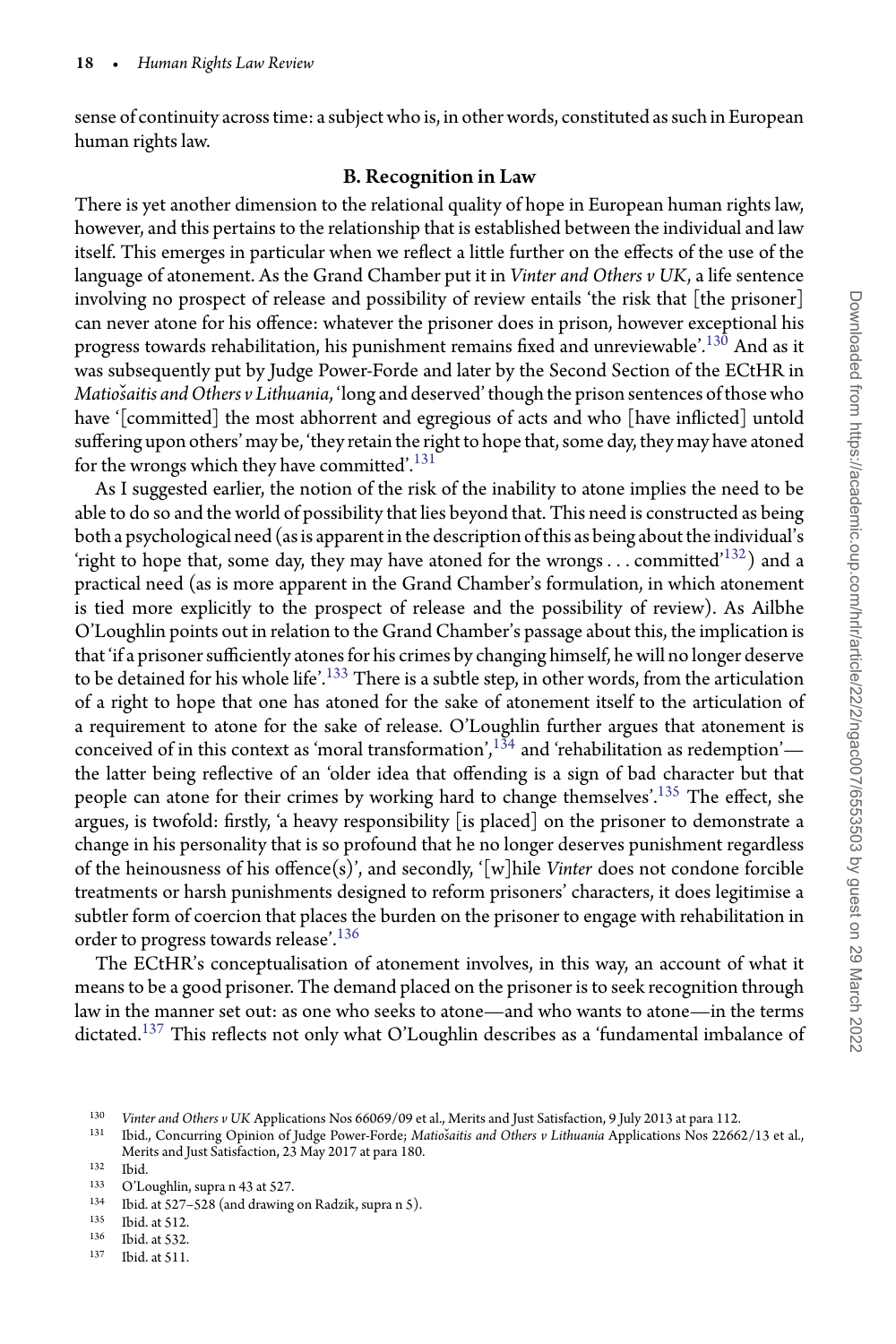power between the prisoner and the state', $138$  but also a distinctive relationship between the individual and law itself.

This becomes more apparent still when we consider the right to hope that is articulated in this context: a right that is intricately connected to the conceptualisation of atonement, involving as it does a specific notion of a hope to atone and a more general point about the fundamental nature of the experience of hope. The relationship that is established between the individual and law here comes to the fore when we consider the power that is ascribed to law in the saying, through law, that one has a right to hope. On the one hand, the appeal to law involves the construction of hope as a remainder: as something that must not be taken away from life and that warrants legal protection. On the other hand, there is something dominating about the dynamic that emerges here. $139$  For the individual, in being told that she can still hope, despite everything, is both rendered dependent on law in a particular way (it is through law that this instruction—articulated as a right—is issued) and also made responsible for this hope. Hope is thus individualised and constructed as an individual responsibility. As in the case of the conceptualisation of atonement, then, the step from the right to hope to a requirement to hope is not a large one, which is to say that the right to hope itself is constructed as containing within itself the seeds of a reformulation as a responsibility to hope. Questions of structural conditions—including of the conditions of incarceration itself—fall away: a concern that is fully articulated by O'Loughlin in relation to the 'right to rehabilitation'<sup>[140](#page-18-2)</sup> and is also implicit in Vannier's analysis to the extent that she poses the question (as we have already considered) of what it is that the right to hope detracts attention from.<sup>[141](#page-18-3)</sup>

A comparable conceptualisation of hope emerged in the UK government rhetoric some months into the COVID-19 pandemic, when, in a context of profound loss of lives and livelihoods, Rishi Sunak,Chancellor ofthe Exchequer, said, in setting out his summer 2020 statement (and a series of measures aimed at protecting and supporting jobs), that 'no one will be left without hope'.<sup>[142](#page-18-4)</sup> This phrase was subsequently reiterated on a number of occasions over the following months, the underlying sense apparently being that even in the midst of a crisis that had upended everything—including our prior notions of the 'possible'<sup>[143](#page-18-5)</sup>—there was this thing that would not be taken away: hope. Hope, it was said, would remain. But it is worth pointing out that in neither this formulation (of hope that will not be taken away) nor indeed in the ECtHR's formulation (of hope that needs to remain) is the hope that we see here the hope that remains of, for example, Emily Dickinson's famous poem, in which '"Hope" is the thing with feathers—| That perches in the soul—| And sings the tune without the words—| And never stops—at all— *...* '[.144](#page-18-6) And, of course, perhaps it is not intended to be. But Dickinson's poem illustrates an important point here: that the hope expressed in the political and legal formulations in question is not exclusively interior. Rather, in the saying that hope is held—in the saying that one has a right to hope, or that hope will not be taken away—hope is, in a way, conferred.

What I mean by this is that in the saying that hope remains in these contexts, a claim to be able to say this is simultaneously made, as is a more normative claim: that hope should

 $138$  Ibid. at 511.<br> $139$  I am grateful

<span id="page-18-0"></span><sup>&</sup>lt;sup>139</sup> I am grateful to Joseph Weiler and Mattias Kumm, whose comments on an earlier draft caused me to think about this point.<br><sup>140</sup> O'Loughlin, supra n.43.at 53.8

<span id="page-18-1"></span><sup>&</sup>lt;sup>140</sup> O'Loughlin, supra n 43 at 538.<br><sup>141</sup> Vannier, supra n 2 at 210

<span id="page-18-2"></span><sup>&</sup>lt;sup>141</sup> Vannier, supra n 2 at 210.<br><sup>142</sup> LIK Parliament 'Pishi Su

<span id="page-18-3"></span><sup>142</sup> UK Parliament, 'Rishi Sunak: Government has Clear Goal to "Protect, Support and Create Jobs"', 8 July 2020, available at: www.parliament.uk/business/news/2020/july/summer-economic-update/ [last accessed 25 February 2021].

<span id="page-18-5"></span><span id="page-18-4"></span><sup>143</sup> Solnit, '"The Impossible has Already Happened': What Coronavirus can Teach us About Hope', *Guardian,* 7 April 2020, available at: www.theguardian.com/world/2020/apr/07/what-coronavirus-can-teach-us-about-hope-rebecca-solnit [last accessed 25 February 2021]).

<span id="page-18-6"></span><sup>144</sup> Dickinson, *'Hope' is the Thing with Feathers,* available at: www.poetryfoundation.org/poems/42889/hope-is-the-thingwith-feathers-314 [last accessed 25 February 2021].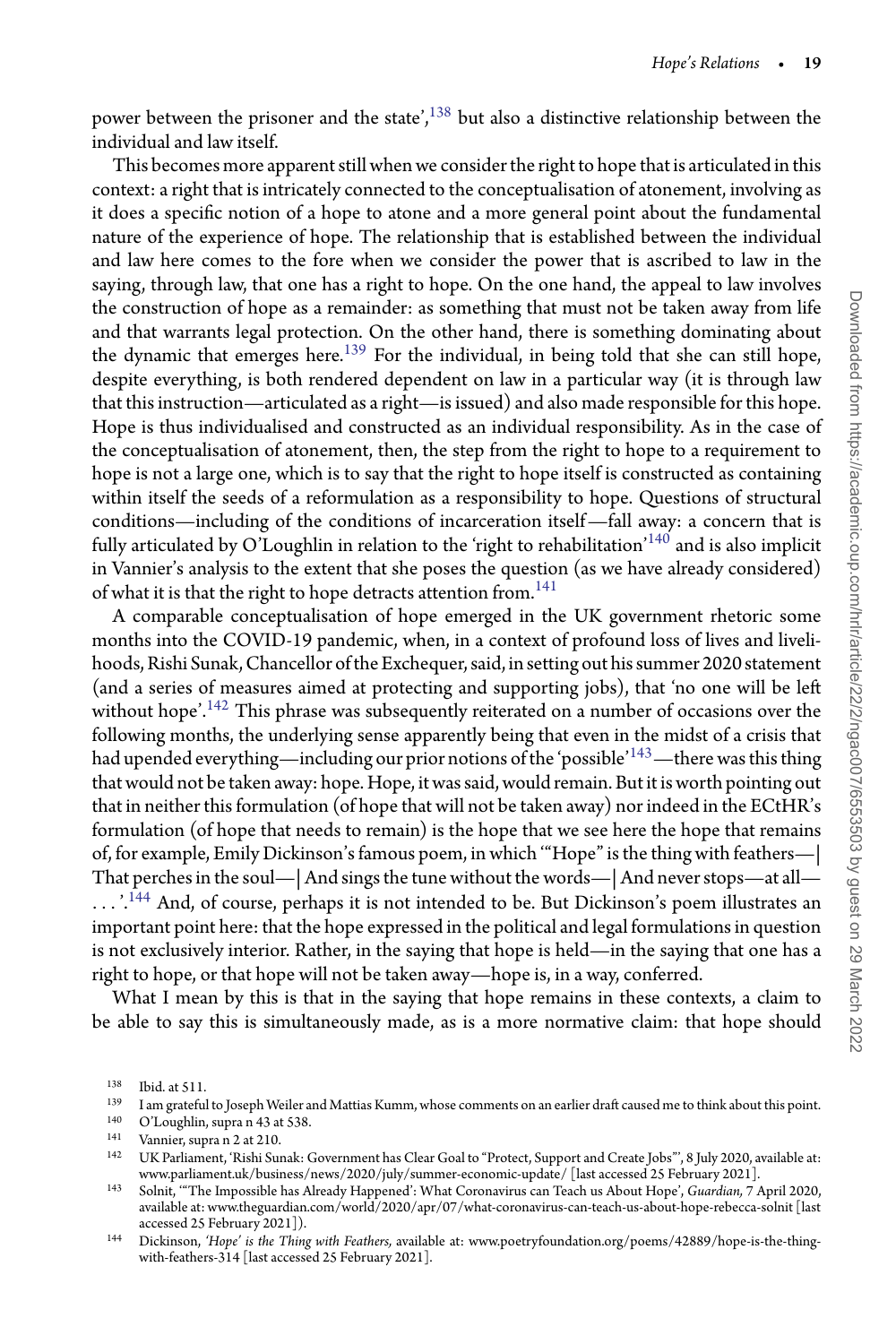remain. And so if we go back to the phrase that 'no one will be left without hope', the point is that this is something that has to be found within—it is something that people have to find within themselves, despite everything. As in the case of the formulation of the 'right to hope' in European human rights law, then, hope here is both individualised and conceptualised as a responsibility. Its depiction as something that will remain—as something that 'no one will be left without'—means that if it is not found, if it is not experienced, the problem is one at the level of the individual and not at the level of the collective. The latter indeed vanishes within this vision, even in the same moment that the rhetoric used in relation to hope appears to be one of collectivity and solidarity. Ironically, then, to the extent that hope is in fact connected to these notions at all,  $145$  the articulation of it here simultaneously undermines them. The resulting conceptualisation of hope—as an individual responsibility—carries a reductive quality.

The example of Sunak's phrase—that 'no one will be left without hope'—is an interesting one to reflect on, not only because it coloured the context of much of the writing of this article, but also because there are notable parallels in terms of the power dynamic that it implies and that which arises in the case of the right to hope in European human rights law. This involves, as we have seen, a relationship with the individual that is shaped by a conceptualisation of hope as a responsibility and a requirement. The effect in European human rights law is that the right to hope—which, as I have argued, is underpinned by a certain vision of the individual—makes a specific demand of the individual: to hope in the manner set out. It is in these terms that the individual is recognised as such in European human rights law.

#### 5. CONCLUSION

The question we are left with is a stark one: is a requirement to hope compatible with hope itself? This is a question that would be fundamental to a critique of the conceptualisation of hope that has been reconstructed in this article—a reconstruction that stemmed from two prior questions: what does it mean, to experience hope? And how is this experience made the object of a right as a matter of European human rights law? In addressing these questions, the first section of this article examined the origins of the right to hope in European human rights law—a right originating in the case law pertaining to irreducible life sentences. We saw, in particular, how the ECtHR has stated that a life sentence must be reducible *de jure* and *de facto*—that it must carry the prospect of release and the possibility of the review of the sentence—and that this principle of reducibility is grounded in an idea of the individual's right to hope.

The second part analysed the meaning of hope in this context. I suggested that the idea of the experience of hope that emerges here is one of the experience of the capacity to hope: a capacity dependent on a sense of possibility. Hope itself is further cast as a mode of being in and relating to the world, and one that is structured by a form of relationality (expressed in the way in which hope here is about a mode of relating to the world) and a form of fundamentality (expressed in the claim that hope is an integral aspect of our humanity). I argued that from this, two further points come to light: one about the subjective and intersubjective character of hope in European human rights law, and the other about its temporality—namely, that it is bound up in a vision of individual continuity. This notion of individual continuity is treated as fundamental to the meaning of being in European human rights law, with its denial—by way of the denial of the experience of the capacity to hope—being conceived of as degrading.

<span id="page-19-0"></span>The third section focused on this latter point, and specifically the question of what it means, in European human rights law, for treatment to be degrading. I suggested that degrading treatment is conceptualised as involving a reduction in the individual's control over her self-image (the